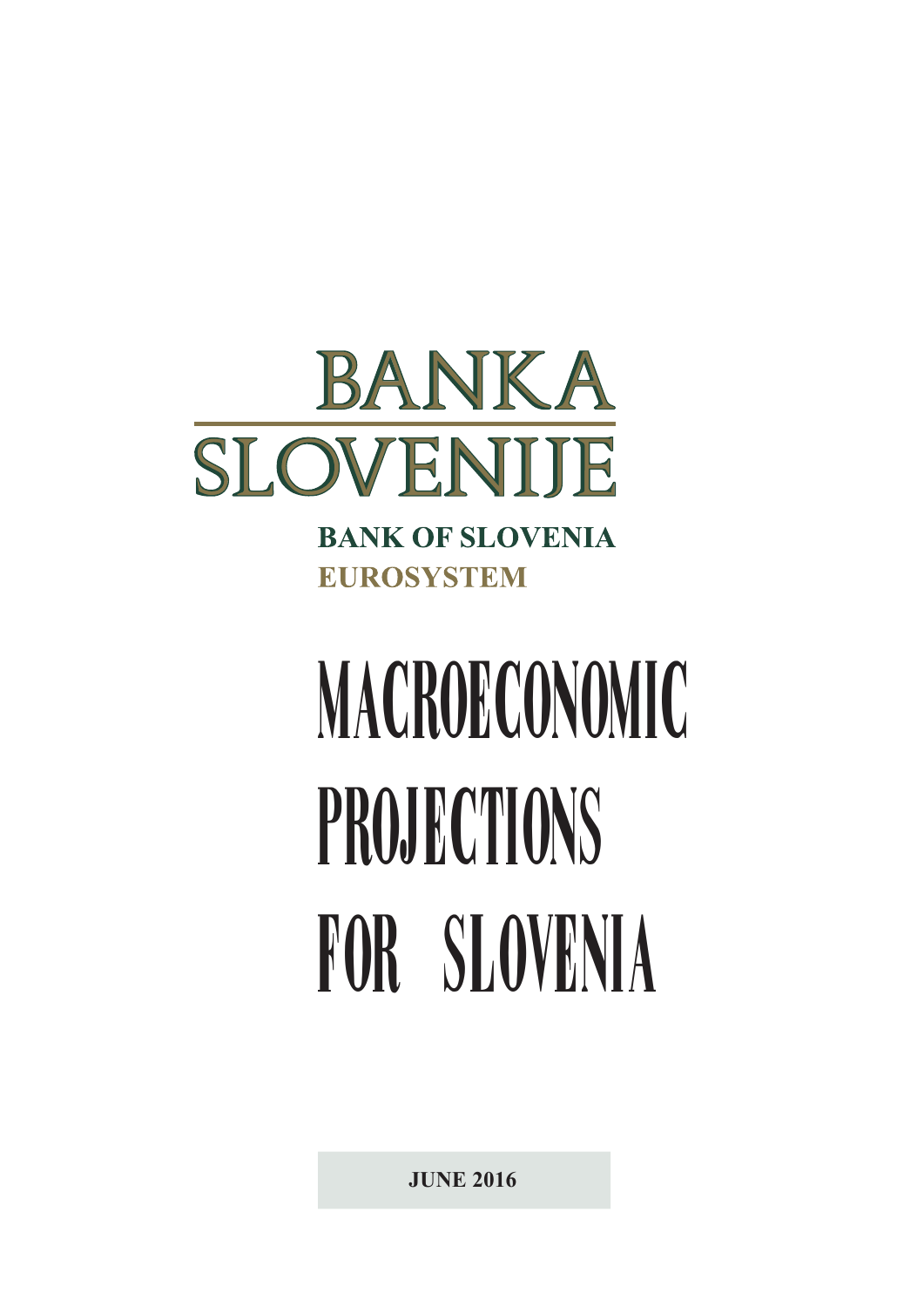| Title:        | Macroeconomic Projections for Slovenia<br>No.: June 2016                                                                                         |
|---------------|--------------------------------------------------------------------------------------------------------------------------------------------------|
| Published by: | BANKA SLOVENIJE<br>Slovenska 35<br>1505 Ljubljana<br>tel.: +386 1 47 19 000<br>fax: +386 1 25 15 516<br>e-mail: bsl@bsi.si<br>http://www.bsi.si/ |

The projections of macroeconomic developments in Slovenia are based on data and information available up to May 18, 2016.

The figures and text herein may only be used or published if the source is cited.

This publication is also available in Slovene.

ISSN 2463-9990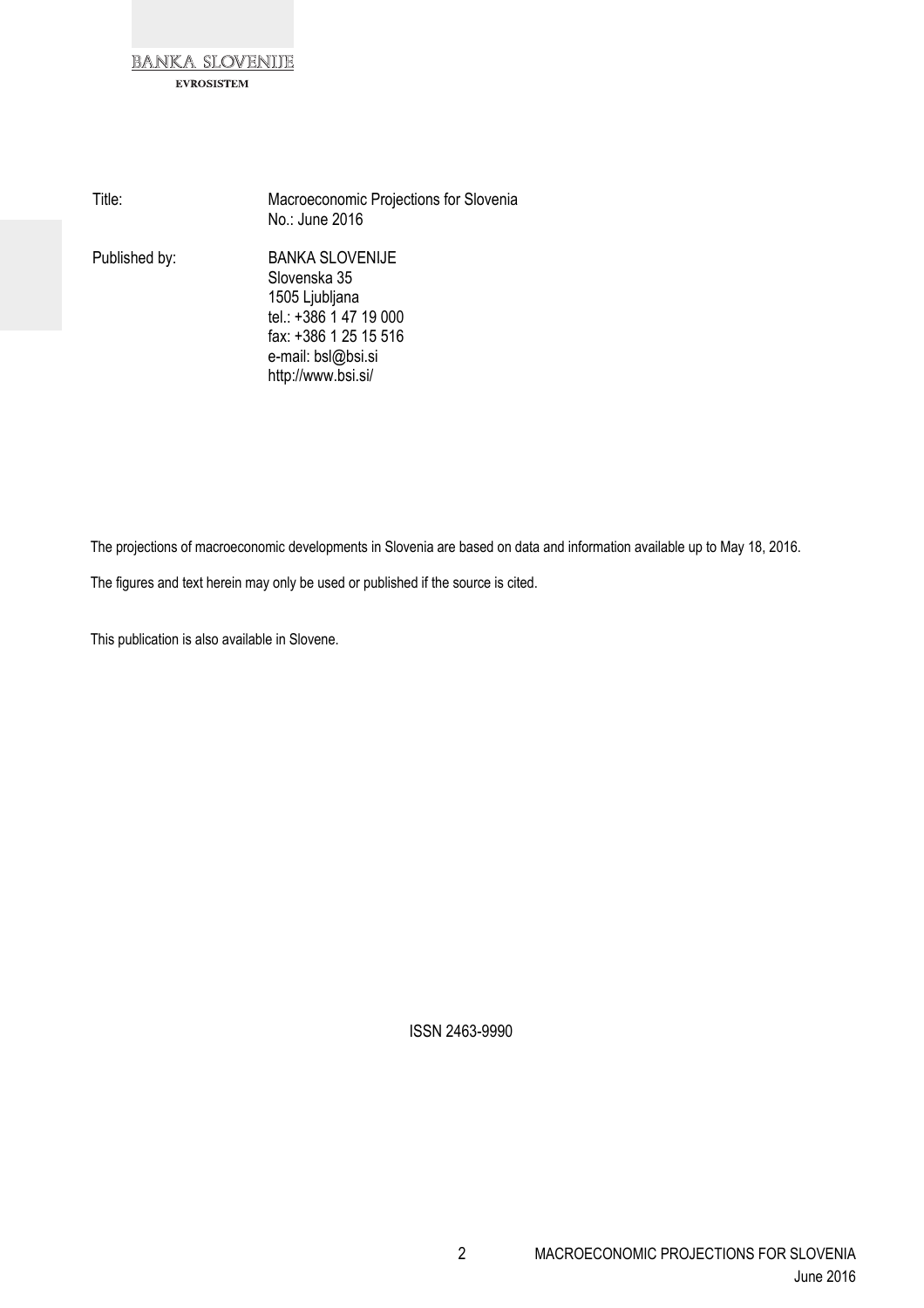# **Table of contents**

| <b>Executive Summary</b>                                      | 5              |
|---------------------------------------------------------------|----------------|
| 1 International Environment and External Assumptions          | $\overline{7}$ |
| 2 Projections                                                 | 8              |
| 2.1 Economic activity                                         | 8              |
| 2.2 Labour market                                             | 10             |
| 2.3 Inflation                                                 | 11             |
| 3 Risks and Uncertainties                                     | 14             |
| 4 Comparison Between Institutions                             | 15             |
| Comparison of projections between institutions<br>4.1         | 15             |
| Comparison of projection accuracy between institutions<br>4.2 | 16             |

3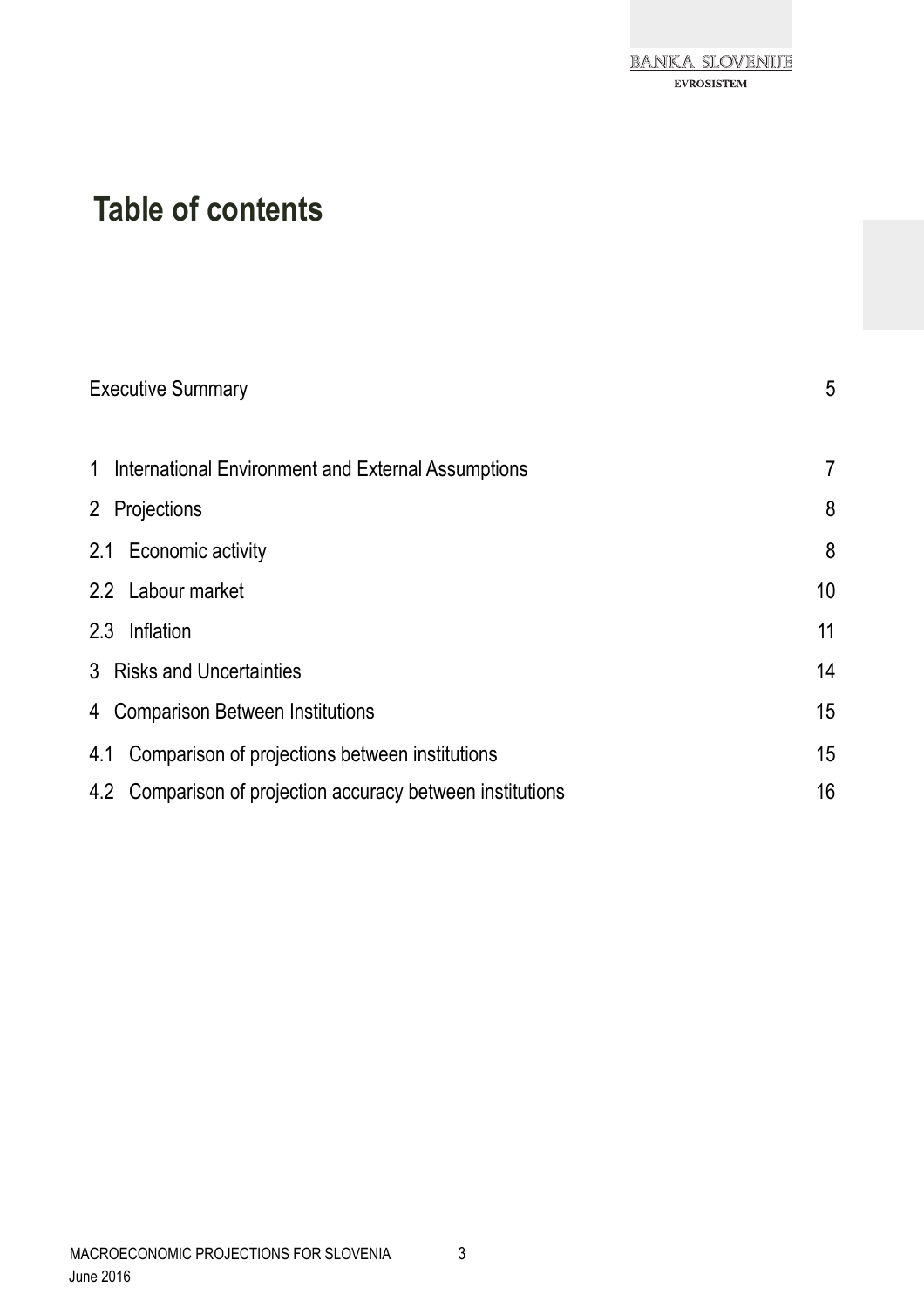

**EVROSISTEM** 

# **Figures and tables:**

## **Figures:**

| Figure 1  | Projection of expenditure contributions to GDP growth                                   | 8  |
|-----------|-----------------------------------------------------------------------------------------|----|
| Figure 2  | Real private and government consumption and total compensation per employee projections | 8  |
| Figure 3  | Share of government and private investment in GDP                                       | 9  |
| Figure 4  | Government investment                                                                   | 9  |
| Figure 5  | Current account, real exports and imports projections                                   | 10 |
| Figure 6  | Revision of GDP projection by components                                                | 10 |
| Figure 7  | Projections of growth in employment and compensation per employee                       | 10 |
| Figure 8  | Unemployment rate projections                                                           | 11 |
| Figure 9  | Projections of contributions to inflation by components                                 | 12 |
| Figure 10 | Revision of inflation projection by components                                          | 13 |
| Figure 11 | Risks to the projections                                                                | 14 |
|           | Figure 12 Comparison of GDP projections for Slovenia                                    | 15 |
|           | Figure 13 Comparison of inflation projections for Slovenia                              | 15 |

#### **Tables:**

| Table 1 | Macroeconomic projections for Slovenia, 2016–2018                                | 6                 |
|---------|----------------------------------------------------------------------------------|-------------------|
| Table 2 | Assumptions for factors from the international environment                       | 7                 |
| Table 3 | Inflation projections                                                            | $12 \overline{ }$ |
| Table 4 | Basic accuracy measures of GDP growth projections, based on first available data | 17                |
| Table 5 | RMSE and SRMSE of GDP growth projections, based on first available data          | 18                |
| Table 6 | Basic accuracy measures of inflation projections, based on first available data  | 19                |
| Table 7 | RMSE and SRMSE of inflation projections, based on first available data           | 20                |

4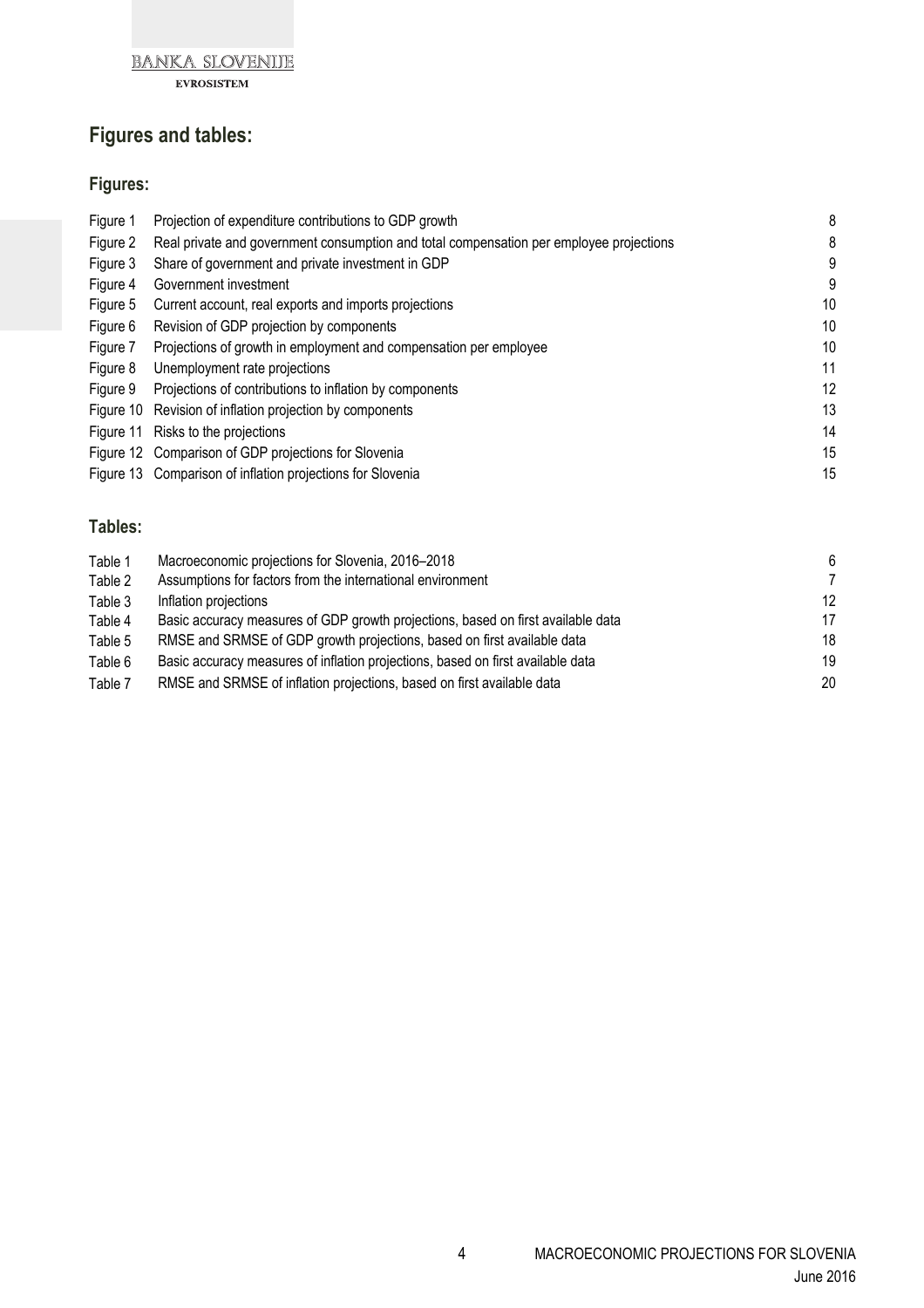# **Executive Summary\***

*The outlook and conditions in the international environment are improving. After the temporal slow down of economic growth last year and this year, it is projected to return to around 4% over the next two years. Correspondingly, growth in foreign demand is expected to strengthen, bringing stable growth in Slovenian exports. The strengthening of the global economic activity is expected to encourage demand for commodities and influence a moderate rise in commodity prices. The oil price is forecast at around USD 50 per barrel over the next two years.* 

*The recovery of the Slovenian economy will continue, albeit at a more moderate pace. Real GDP growth in the coming years is projected to be slightly lower than in the last two years, but will nevertheless exceed 2% on aver*age. As a result of the pronounced influence of the government investment cycle, economic growth will be lower *this year than in the last two years, at 1.9%. It is projected to rise again to around 2.5% over the next two years. In the wake of an improvement in the conditions in the labour market, private consumption is projected to gradually strengthen, and together with the recovery of the private-sector investment is expected to become the main driver of economic growth over the next two years. At the same time the export sector is expected to remain competitive, as the growth in unit labour costs is not expected to outpace the euro area average, thus supporting the anticipated growth in domestic demand, which in turn will maintain the large trade surplus.* 

*The labour market conditions are expected to improve. In the wake of employment growth of more than 1%, the unemployment is expected to fall below 8% by the end of 2018. This will be attributable in part to the increased labour market flexibility, alongside the favourable economic cycle. Employment is projected to rise in private-sector services in particular, while remaining virtually unchanged in the government sector. The diminishing uncertainty on the labour market and the improved financing conditions are also expected to gradually strengthen domestic demand. This will raise corporate earnings, allowing for wage increases where productivity is highest. As austerity measures are relaxed, wages in the government sector will rise by 4% annually on average.* 

*After a moderate deflation this year, inflation is projected to average around 1.5% over the next two years. Similarly to last year, price growth this year will again be primarily influenced by the falling oil and energy prices, while deflationary pressures will also persist on the side of prices of non-energy industrial goods as well as services. Price growth is nevertheless projected to pick up again next year, as a result of a base effect in the growth of energy prices on one side, and the renewed strengthening of domestic inflation factors on the other. Core inflation will thus gradually rise over the projection period, as a result of faster wage growth and the consequent strengthening of private consumption and economic activity.* 

*The risks associated with the economic growth projected are assessed to be relatively small and balanced, while the balance of risks pertaining to inflation is moderately tipped on the upside. The largest risks come from the external environment, with the possibility of the relaxation of EU sanctions against Russia on one side, and the potential slowdown in growth in developing countries, China in particular, on the other. The former would influence increase* 

<sup>\*</sup> For the purpose of process harmonisation within the ESCB, Bank of Slovenia now publishes its projections of economic developments in June and December. More detailed analyses of Slovenian and international economic trends can be found in the publication Economic and financial developments as well as Summary of macroeconomic developments at https://www.bsi.si/en/publications.asp?MapaId=70.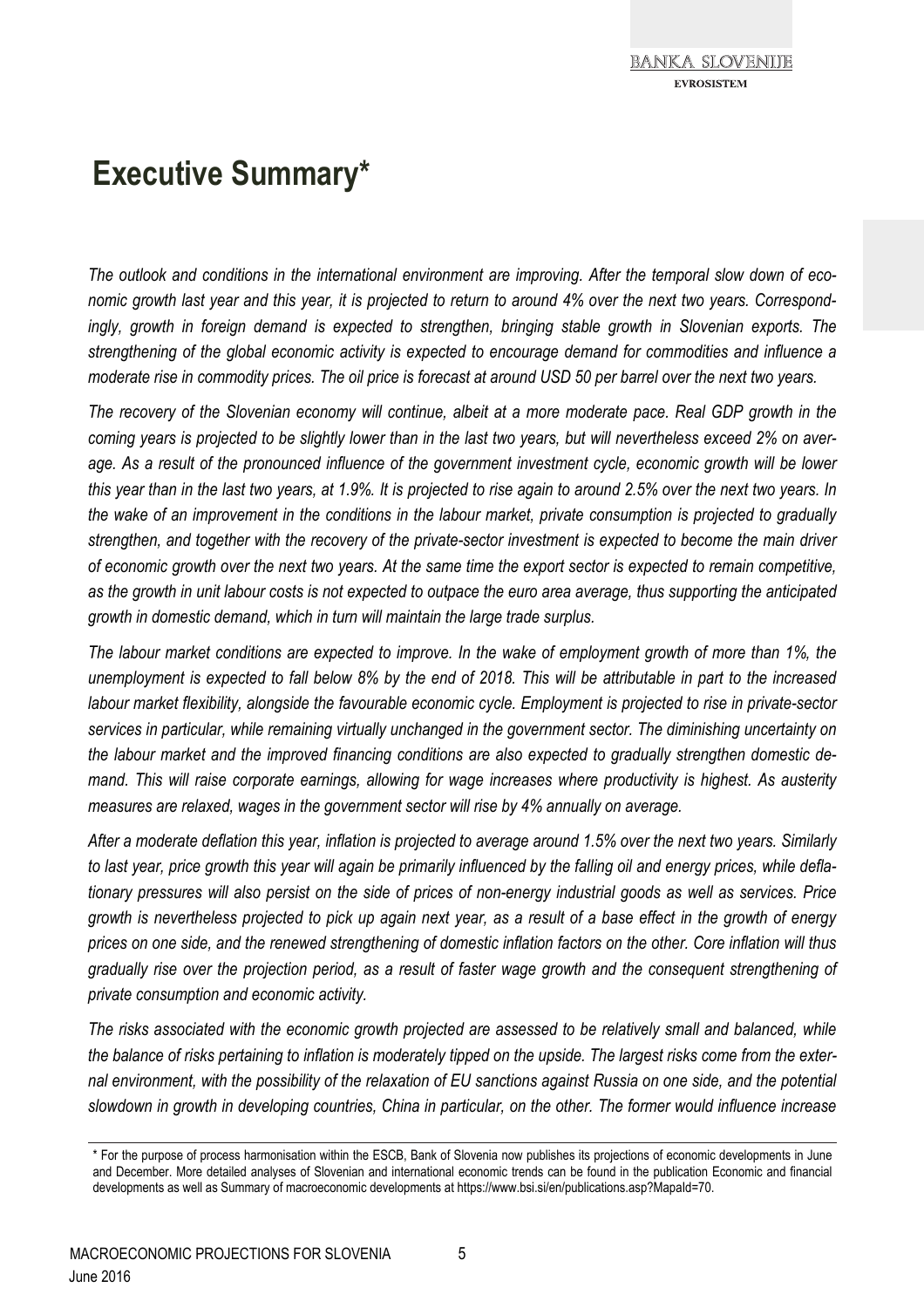**EVROSISTEM** 

*in export growth, while the latter would act in the opposite direction. Additional uncertainty comes from the possibility of an oil production freeze, which could cause a growth in oil prices higher than projected. The risks from the domestic environment are small, although not negligible, and are primarily related to wage growth negotiations in the public sector, investment activity, and the effects of structural reform.* 

|                                         |         |                          |                                                   |        |        |        |         | Projections |        |        |        |           |
|-----------------------------------------|---------|--------------------------|---------------------------------------------------|--------|--------|--------|---------|-------------|--------|--------|--------|-----------|
|                                         | 2010    | 2011                     | 2012                                              | 2013   | 2014   | 2015   | 2016    |             | 2017   |        | 2018   |           |
|                                         |         |                          |                                                   |        |        |        | June    | Δ           | June   | Δ      | June   | Δ         |
| <b>Prices</b>                           |         |                          | annual average % changes                          |        |        |        |         |             |        |        |        |           |
| <b>HICP</b>                             | 2.1     | 2.1                      | 2.8                                               | 1.9    | 0.4    | $-0.8$ | $-0.2$  | $-1.2$      | 1.4    | $-0.1$ | 1.5    | $\cdots$  |
| HICP excluding energy                   | 0.3     | 1.0                      | 1.8                                               | 2.0    | 0.7    | 0.4    | 0.7     | $-0.5$      | 1.4    | $-0.2$ | 1.6    | $\cdots$  |
| HICP energy                             | 13.9    | 8.8                      | 9.0                                               | 1.8    | $-1.4$ | $-7.8$ | $-5.9$  | $-5.7$      | 1.8    | 0.9    | 0.8    | $\cdots$  |
| Economic activity                       |         |                          | y-o-y growth rates in % (unless stated otherwise) |        |        |        |         |             |        |        |        |           |
| GDP (real)                              | 1.2     | 0.6                      | $-2.7$                                            | $-1.1$ | 3.0    | 2.9    | 1.9     | 0.0         | 2.5    | 0.3    | 2.6    | .         |
| Private consumption                     | 1.3     | 0.0                      | $-2.5$                                            | $-4.1$ | 0.7    | 1.7    | 1.9     | 0.1         | 2.1    | 0.1    | 2.3    | $\ddotsc$ |
| Government consumption                  | $-0.5$  | $-0.7$                   | $-2.3$                                            | $-1.5$ | $-0.1$ | 0.7    | 1.6     | 1.2         | 0.7    | 0.2    | 0.8    | .         |
| Gross fixed capital formation           | $-13.3$ | $-4.9$                   | $-8.8$                                            | 1.7    | 3.2    | 0.5    | $-6.6$  | $-4.9$      | 4.3    | 1.1    | 4.2    | .         |
| of which Private sector                 | $-16.0$ | $-1.0$                   | $-9.9$                                            | 0.3    | $-1.8$ | 0.1    | 4.6     | $-0.6$      | 3.9    | 0.2    | 4.3    | $\ddotsc$ |
| of which Government sector              | $-3.1$  | $-17.8$                  | $-4.7$                                            | 6.8    | 20.7   | 1.8    | $-34.9$ | $-13.7$     | 6.0    | 5.0    | 3.8    | $\cdots$  |
| Exports (goods and services)            | 10.2    | 6.9                      | 0.6                                               | 3.1    | 5.8    | 5.2    | 4.5     | $-0.2$      | 4.7    | $-0.3$ | 4.8    | $\ddotsc$ |
| Imports (goods and services)            | 6.8     | 5.0                      | $-3.7$                                            | 1.7    | 4.0    | 4.4    | 3.0     | $-0.9$      | 4.6    | $-0.2$ | 4.8    | .         |
| Contributions to real GDP growth        |         | in GDP percentage points |                                                   |        |        |        |         |             |        |        |        |           |
| Domestic demand (excluding inventories) | $-2.7$  | $-1.2$                   | $-3.6$                                            | $-2.3$ | 1.0    | 1.2    | 0.1     | $-0.6$      | 2.0    | 0.3    | 2.1    |           |
| Net exports                             | 1.9     | 1.3                      | 2.8                                               | 1.1    | 1.6    | 0.9    | 1.5     | 0.5         | 0.5    | $-0.1$ | 0.5    | $\cdots$  |
| Changes in inventories                  | 1.9     | 0.6                      | $-2.0$                                            | 0.2    | 0.5    | 0.8    | 0.3     | 0.2         | 0.0    | 0.0    | 0.0    | .         |
| Labour market                           |         |                          | y-o-y growth rates in % (unless stated otherwise) |        |        |        |         |             |        |        |        |           |
| Unemployment growth (% of labour force) | 7.3     | 8.2                      | 8.9                                               | 10.1   | 9.8    | 9.0    | 8.6     | $-0.3$      | 8.0    | $-0.4$ | 7.4    |           |
| Total employ ment                       | $-2.1$  | $-1.7$                   | $-0.9$                                            | $-1.4$ | 0.6    | 1.4    | 0.9     | $-0.2$      | 1.1    | $-0.2$ | 1.1    | $\ddotsc$ |
| Compensation per employee               | 4.0     | 1.5                      | $-1.0$                                            | 0.6    | 1.1    | 0.8    | 2.0     | 0.1         | 2.7    | 0.5    | 2.5    | .         |
| Productivity                            | 3.4     | 2.4                      | $-1.8$                                            | 0.3    | 2.5    | 1.4    | 0.9     | 0.1         | 1.4    | 0.5    | 1.5    | .         |
| Unit labour costs (ULC)                 | 0.6     | $-0.8$                   | 0.8                                               | 0.2    | $-1.3$ | $-0.6$ | 1.0     | $-0.1$      | 1.3    | 0.0    | 1.0    | $\cdots$  |
| <b>Balance of payments</b>              |         |                          | y-o-y growth rates in % (unless stated otherwise) |        |        |        |         |             |        |        |        |           |
| Current account: in bn EUR              | 0.0     | 0.1                      | 0.9                                               | 2.0    | 2.6    | 2.8    | 3.5     | 0.7         | 3.4    | 0.7    | 3.6    | $\cdots$  |
| in % GDP                                | $-0.1$  | 0.2                      | 2.6                                               | 5.6    | 7.0    | 7.3    | 8.7     | 1.7         | 8.2    | 1.6    | 8.2    | $\ddotsc$ |
| Terms of trade*                         | $-4.0$  | $-1.4$                   | $-1.1$                                            | 0.8    | 1.0    | 1.2    | 1.0     | 1.1         | $-0.9$ | $-0.1$ | $-0.4$ |           |

#### **Table 1: Macroeconomic projections for Slovenia, 2016–2018**

\* *Based on deflators from National Accounts data.* 

Δ*: Difference between current projections and projections in Economic and Financial Developments with Projections, October 2015. Source: Bank of Slovenia, Consensus, Eurostat, JP Morgan, OECD Economic Outlook, SORS, ECB.*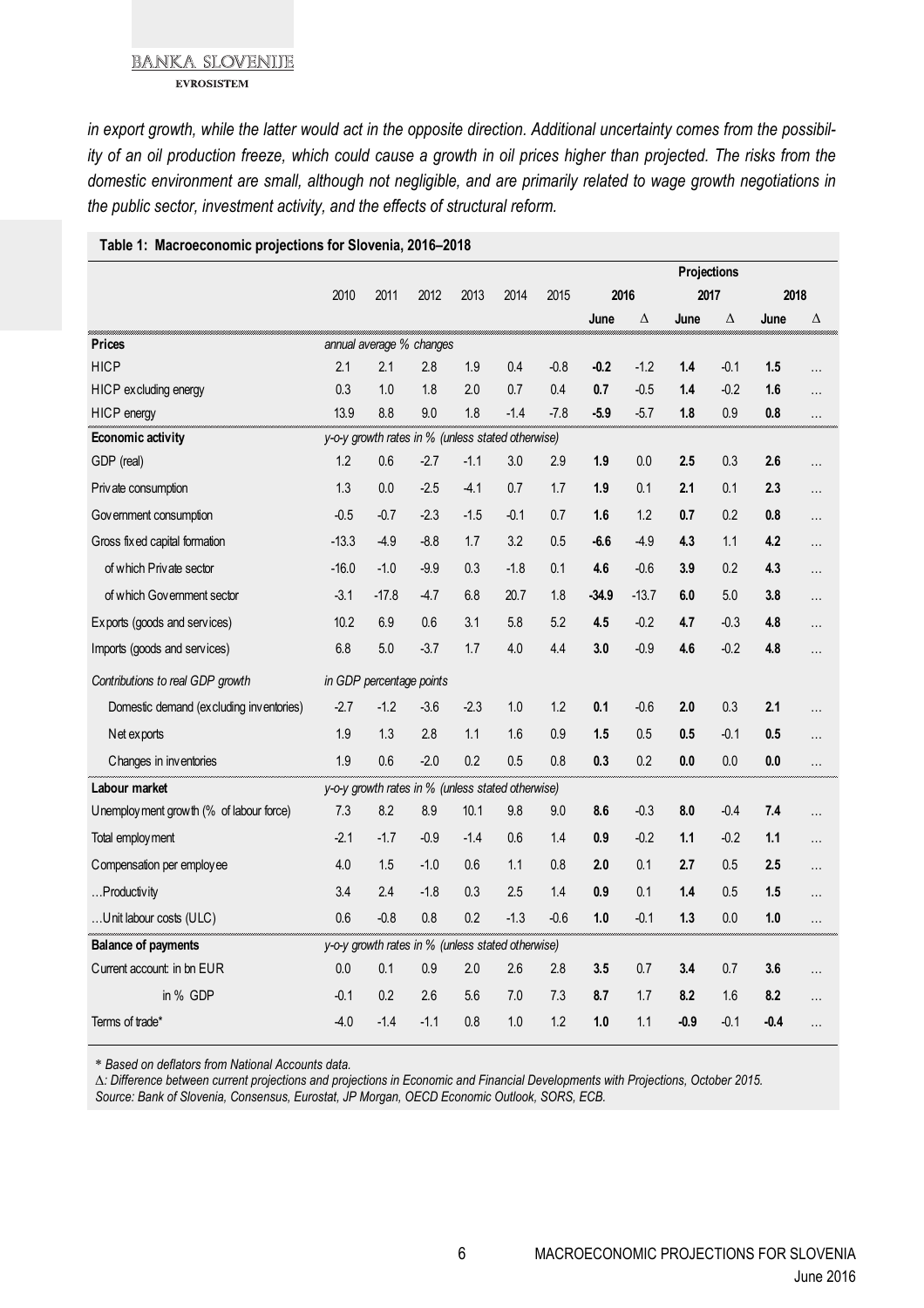# 1 **International Environment and External Assumptions**

*Global economic growth is projected to gradually strengthen over the projection horizon. GDP growth in the euro area is also projected to increase, but will not exceed 2% by 2018. The technical assumptions reflect slightly higher growth in prices of Brent crude and the additional depreciation of the euro in the recent period, and are based on information available by the cut-off date of 10 May 2016.* 

**Global economic growth is forecast to gradually strengthen.** According to the latest ECB forecasts, GDP growth in the euro area is also forecast to gradually increase, but will not exceed 2% over the projection horizon. The assumption of growth in foreign demand for Slovenia is consequently supporting the trend of solid growth in Slovenian exports. The regional breakdown indicates a strengthening in growth in demand from euro area countries and from outside the euro area.

**The technical assumptions reflect the slightly higher growth in prices of Brent crude and the additional depreciation of the euro in recent months.** The external technical assumptions<sup>1</sup> with regard to commodity prices were determined by the developments on futures markets over a two-week period ending on the cut-off date. Prices of Brent crude are forecast to rise moderately over the projection horizon. In accordance with ECB methodology, the prices of other non-energy primary commodities have been assumed to follow futures prices until the second quarter of 2017, and thus evolve in line with global economic activity. The euro exchange rate against the US dollar is assumed to remain unchanged over the projection horizon at the average levels prevailing in the two-week period ending on the cut-off date.

|                                                     |                                              |         |        |        |         |         | <b>Assumptions</b> |      |  |  |  |  |
|-----------------------------------------------------|----------------------------------------------|---------|--------|--------|---------|---------|--------------------|------|--|--|--|--|
|                                                     | 2011                                         | 2012    | 2013   | 2014   | 2015    | 2016    | 2017               | 2018 |  |  |  |  |
|                                                     | growth rates, % (if not specified otherwise) |         |        |        |         |         |                    |      |  |  |  |  |
| World (excluding euro area) real GDP                | 4.5                                          | 4.2     | 3.7    | 3.7    | 3.1     | 3.1     | 3.7                | 3.8  |  |  |  |  |
| Real GDP growth in Euro Area*                       | 1.6                                          | $-0.9$  | $-0.3$ | 0.9    | 1.6     | 1.6     | 1.7                | 1.7  |  |  |  |  |
| Foreign demand for Slovenia                         | 6.6                                          | 0.7     | 2.0    | 2.5    | 1.6     | 2.6     | 4.0                | 4.4  |  |  |  |  |
| Oil price (in USD/barrel)                           | 111.0                                        | 112.0   | 108.8  | 98.9   | 52.4    | 43.4    | 49.1               | 51.3 |  |  |  |  |
| Oil price (in EUR/barrel)                           | 79.7                                         | 87.1    | 82.0   | 74.5   | 47.2    | 38.4    | 42.9               | 44.9 |  |  |  |  |
| Oil price (in USD/barrel, annual percentage change) | 39.3                                         | 0.9     | $-2.8$ | $-9.1$ | $-47.0$ | $-17.1$ | 12.9               | 4.6  |  |  |  |  |
| Exchange rate (EUR/USD)                             | 1.39                                         | 1.29    | 1.33   | 1.33   | 1.11    | 1.13    | 1.14               | 1.14 |  |  |  |  |
| Non-energy commodity prices                         | 22.1                                         | $-14.3$ | $-6.1$ | $-8.7$ | $-19.9$ | $-3.3$  | 4.3                | 4.6  |  |  |  |  |

**Table 2: Assumptions for factors from the international environment** 

*Note: \* Source of data: 2011–2015 European Commission; 2016–2018 ECB projections.* 

*Source: ECB, European Commission, Bank of Slovenia.*

1 The technical assumptions are based on information available by the cut-off date of 10 May 2016. The assumptions for foreign demand for Slovenia and the external technical assumptions of medium-term forecasts of macroeconomic developments in Slovenia drawn up by the Bank of Slovenia within the framework of the ESCB are based on the harmonised forecasting assumptions within the framework of the ESCB. For more on the methodology, see the latest release of ESCB projections on the website (https://www.ecb.europa.eu/pub/projections/html/index.en.html).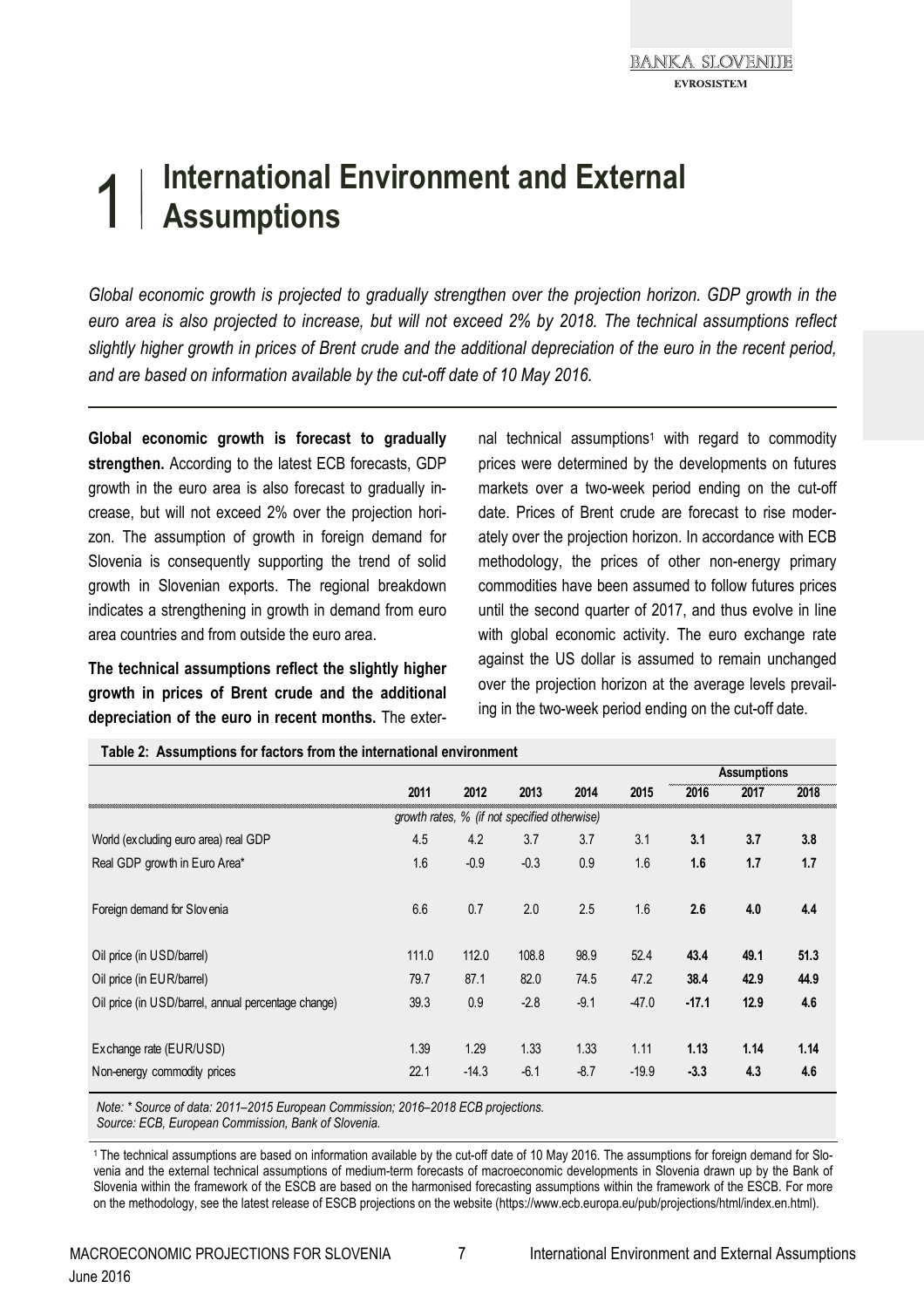# 2 **Projections**

*Economic growth is expected to be slightly lower over the projection horizon than in the last two years, but will still average in excess of 2%. In the wake of such growth, real GDP will exceed its pre-crisis level already by 2017. The main factor acting to prevent faster growth this year will be the decline in government investment in connection with the beginning of the new European financial framework. The contribution made by net exports remains a key supporting factor of economic growth, despite the strengthening in domestic demand. Employment will rise over the projection horizon, but will not reach its pre-crisis peak yet. Year-on-year growth in prices as measured by the HICP is projected to be negative this year, but will gradually increase over the next two years.* 

#### **2.1 Economic activity**

**Economic growth is expected to be slightly lower over the projection horizon than in the last two years, but will still average in excess of 2%.** After two years of faster economic growth of around 3%, the main factor slowing growth this year will be the decline in government investment in connection with the beginning of the new European financial framework. In the wake of the anticipated ongoing recovery in private consumption and the gradual pick-up in private-sector investment, economic growth of around 2.5% is projected for the next two years, which will continue to be supported by the efficient



*Note: Due to rounding, sums of components may differ from aggregate values. Source: SORS, Bank of Slovenia projections.*

export sector. In the wake of this projected growth, real GDP could surpass its pre-crisis level already by 2017.

**In the wake of a further improvement in the labour market, growth in private consumption is expected to remain around 2%, while growth in government consumption will be slightly more moderate.** The projections of wage growth, employment and inflation indicate an increase in real employee compensation of around 2.5% each year over the projection horizon. In addition to higher income, as uncertainty on the labour market diminishes, the gradual release of savings is also anticipated. In the wake of favourable corporate results and higher

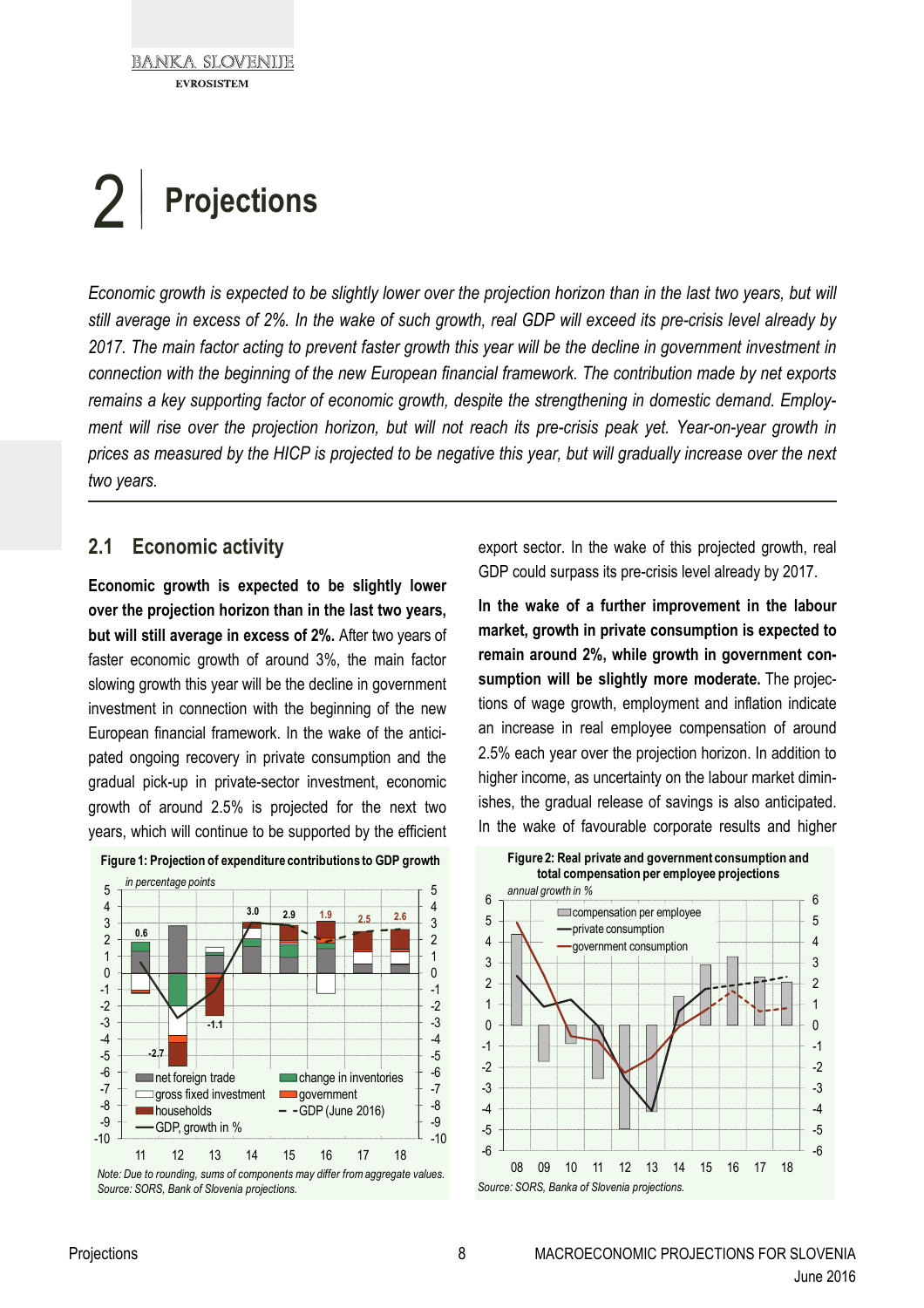optimism on the part of entrepreneurs, a gradual shift to more permanent forms of employment can be expected alongside the rise in employment. This will further reduce uncertainty and will facilitate faster growth in private consumption, which will also be supported by the faster growth anticipated in consumer lending in a situation of improved financing conditions. These have been improving throughout the last year, particularly on the interest rate side, both lending and deposit rates, which entail a lower price for borrowing and increase the availability of credit potential. In addition to private consumption, government consumption is also expected to record moderate real growth. Growth is forecast to stand at 1.6% this year, before falling below 1% to rates similar to last year. This year's growth in government consumption is largely attributable to growth in expenditure on intermediate consumption and on social transfers in kind, while over the next two years it will be under the influence of growth in intermediate consumption and consumption of fixed capital, which will be higher than inflation.

**The pace of growth in investment over the projection horizon will be profoundly under the influence of the government investment cycle, and the expectation of a revival in private-sector investment.** Government investment was at a very high level over the last two years during the final disbursement of EU funds on the basis of the 2007-2013 financial framework. This has been followed by a sharp downward revision this year. According to the estimate from April's Reporting of government deficits and debt levels, which was taken into account in the projections, government investment is forecast to decline by more than a third.2 The decline in investment was expected, but is larger than previously estimated, as the disbursement of funds from the 2014- 2020 financial framework has been slower than first expected.3 Despite this year's sharp decline in government investment, as a proportion of GDP it will remain at a higher level than in the euro area over the projection horizon. Renewed growth in government investment is expected in 2017 and 2018, at an average annual rate of 6.5%. At the same time, the environment of low interest





*Source: SORS, EC – Ameco database, Bank of Slovenia projections.*

rates is creating the right conditions for a revival in private-sector investment, which might already this year compensate somewhat for the decline in government investment. This optimism is also being reflected in surveys, which suggest a reduction in factors limiting investment. There remain significant obstacles and lack of clarity associated with the continuation of the corporate restructuring process and privatisation procedures. However, the high level of retained earnings in recent years is indicative of significant capacity for internal financing of investment projects by firms.4 Given the high capacity

<sup>2</sup> According to the consolidated general government accounts (cash flow methodology), investment expenditure and transfers in the first three months of the year were down around 40% in year-on-year terms.

<sup>3</sup> Report on the state of implementation of the European cohesion policy 2014-2020, March 2016.

<sup>4</sup> Firms generated EUR 1.7 billion of net profit in 2015 alone, the same as in 2008.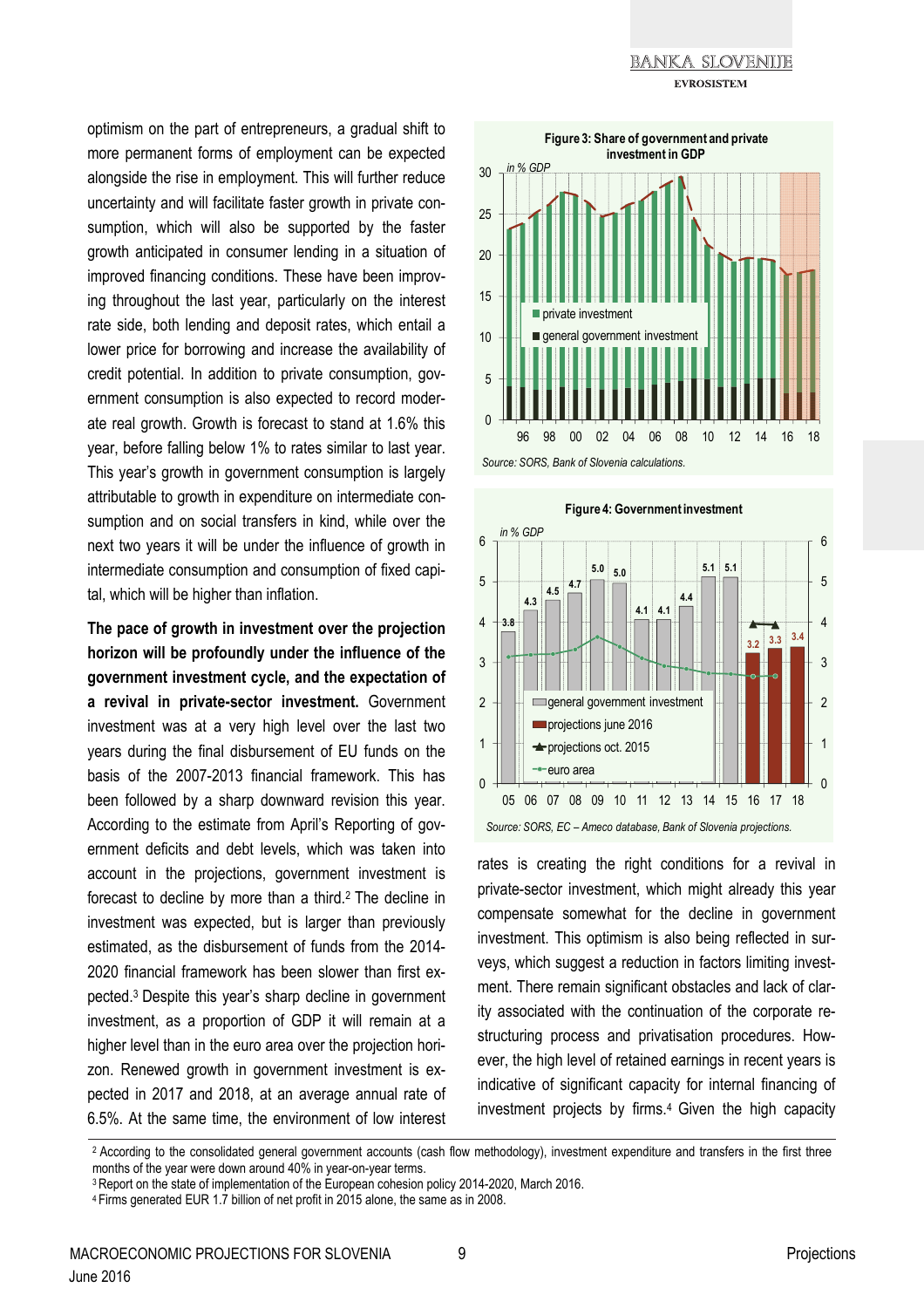

utilisation, the projected growth in foreign demand and exports also constitutes a major signal for investment activity by the export sector. Further evidence of the optimism with regard to investment growth comes from the rise in the number of building permits issued in 2015.

**The contribution made by net exports remains a key supporting factor of economic growth, despite the strengthening in domestic demand.** It is particularly pronounced this year, primarily as a result of the sharp decline in government investment, and with it imports. Growth in exports is forecast to exceed 4.5% over the projection horizon, given the favourable outlook for foreign demand. Two major factors in the export dynamic will be the rise of a new cycle in the car industry, which is anticipated in 2017, and growth in exports of transport and travel services. The projected growth in exports of travel services is also attributable to an increase in arrivals by foreign travellers on account of the geopolitical tensions in North Africa and Turkey. By contrast, the strengthening of domestic demand and the corresponding increase in imports will gradually reduce the contribution made to GDP growth by net exports.

**With respect to previous projections, projected economic growth for this year remains unchanged, although there has been a slight change in its structure.** As a result of the sharp decline in government investment, which is merely temporary in nature, the contribution made by domestic demand to GDP growth will

**Figure 6: Revision of GDP projection by components**



decline this year. Because growth in imports will also decline as a consequence, weaker domestic demand will be compensated for by an increase in the contribution made by net exports. The GDP growth forecast for 2017 has been revised upwards by 0.3 percentage points, as a result of the slightly faster recovery in domestic demand, both private-sector and public-sector.

#### **2.2 Labour market**

**Employment is forecasted to rise over the projection horizon, but will not yet reach its pre-crisis peak.** Employment growth last year was in line with the forecast at 1.4%, and is expected to slow to 0.9% this year in the

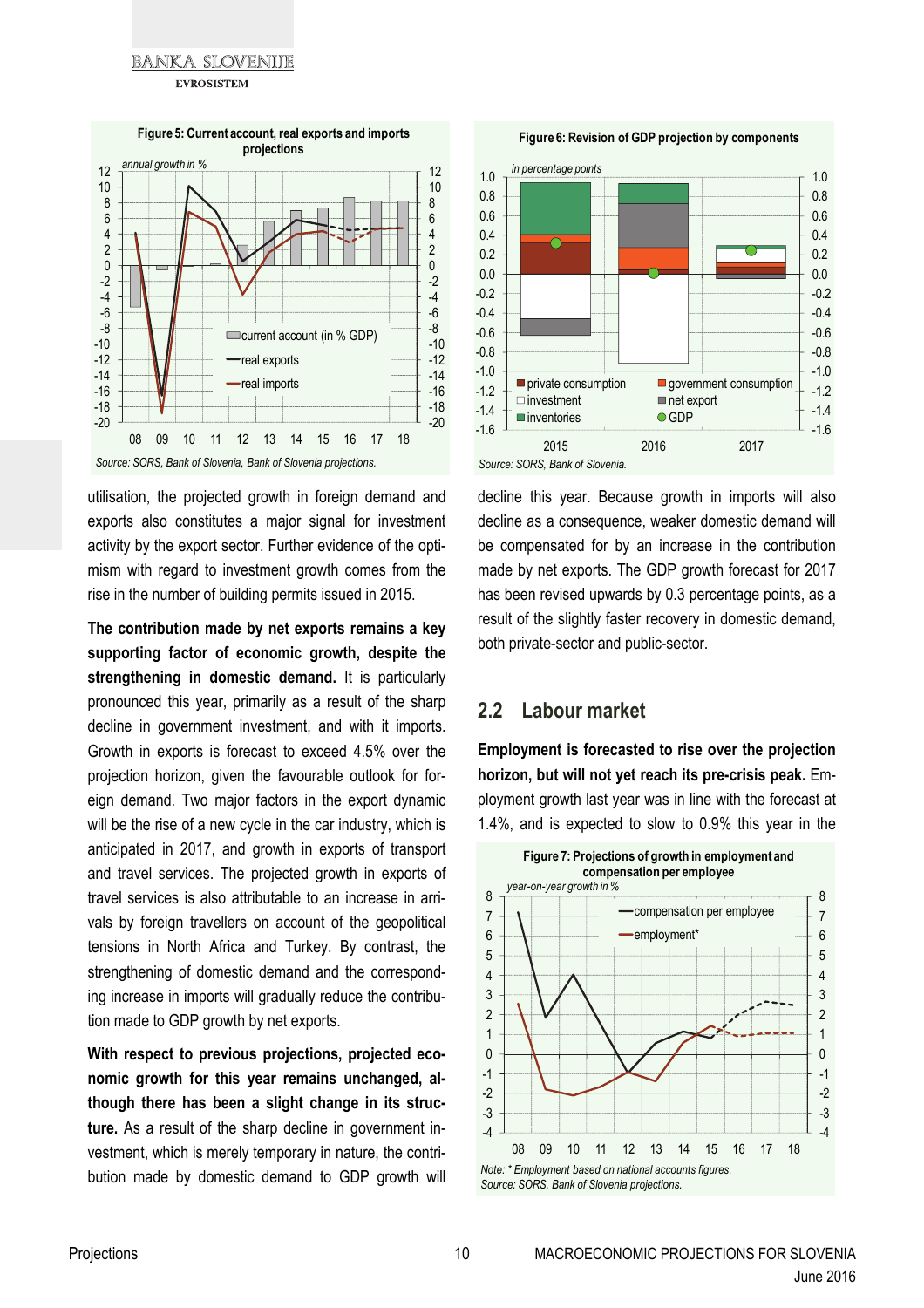wake of the more modest growth projected in economic activity. The elasticity of employment growth with regard to GDP growth over the projection horizon will be higher than in the pre-crisis period. This indicates faster responsiveness in employment to changes in economic activity, which is being facilitated by greater labour market flexibility, which is evident in the expanded use of less-secure forms of employment. At the same time, the increased elasticity is also the result of higher growth in employment in services, which are more labour-intensive. Employment growth is primarily expected to be the result of increased employment in the private sector over the projection horizon; employment in the government sector is forecasted to remain more or less unchanged. Employment in the government sector is forecasted to record minimal growth over the projection horizon, having increased by 0.1% last year. The projected growth in private consumption is expected to encourage increased employment in privatesector services, while this year's sharp decline in government investment will have an adverse impact on employment in construction in particular. The ILO-measured unemployment rate will fall, and is forecasted to dip below 8% in 2018.

**After several years during which the reverse was the case, wage growth in the government sector will be significantly higher than in the private sector over the projection horizon.** As a result of public-sector wage agreements, wage growth in the government sector will average just over 5% this year,<sup>5</sup> which is resulting in a significant increase in nominal government spending. The assumption in the projections is a gradual relaxation of wage-related measures over the next two years, for which reason annual wage growth in the government sector is forecasted to average just over 4%. Wage growth in the government sector will decline over the projection horizon, but will be higher than in the private sector over the entire horizon. As a result of positive trends in corporate performance in 2015, wage growth in the private sector is also forecasted to be slightly higher this year, but will be limited by changes in the structure of employment (increased employment of relatively low-

#### **Figure 8: Unemployment rate projections**



income workers) and an absence of inflationary pressures. Growth in wages in the private sector is expected to strengthen in the following years, as a result of the projected increase in economic activity and inflationary pressures.

#### **2.3 Inflation**

**Year-on-year growth in prices as measured by the HICP will still be negative overall this year, but is expected to gradually increase over the next two years.**  As a result of a sharp fall in oil prices in January of this year and the indirect impact of low oil prices on growth in other prices of goods and services, a deflation of 0.2% is forecast for this year. Growth in energy prices and prices of other goods and services is forecast to increase next year. In line with the projected renewed growth in commodity prices, higher wage growth, the strengthening of private consumption, and faster economic growth, inflation is forecast to rise to around 1.5% by the end of the projection horizon. Inflation is forecast to average 1.4% in 2017, and 1.5% in 2018.

**The forecast of deflation for this year was mainly influenced by the energy prices on global markets.** As a result of the additional sharp fall in oil prices earlier this

<sup>5</sup> In addition to the promotions at the end of 2015 and 2016, more funding will be required this year for holiday bonuses, and on 1 September 2016 the reduction in wage grades will be abolished. The freezing of ordinary performance-related pay, reduced performance-related payments for workload, and reduced premiums for collective supplementary pension insurance remain in force. The government had been negotiating with the public-sector unions with regard to the relaxation of the remaining measures, but negotiations were suspended in the second half of May.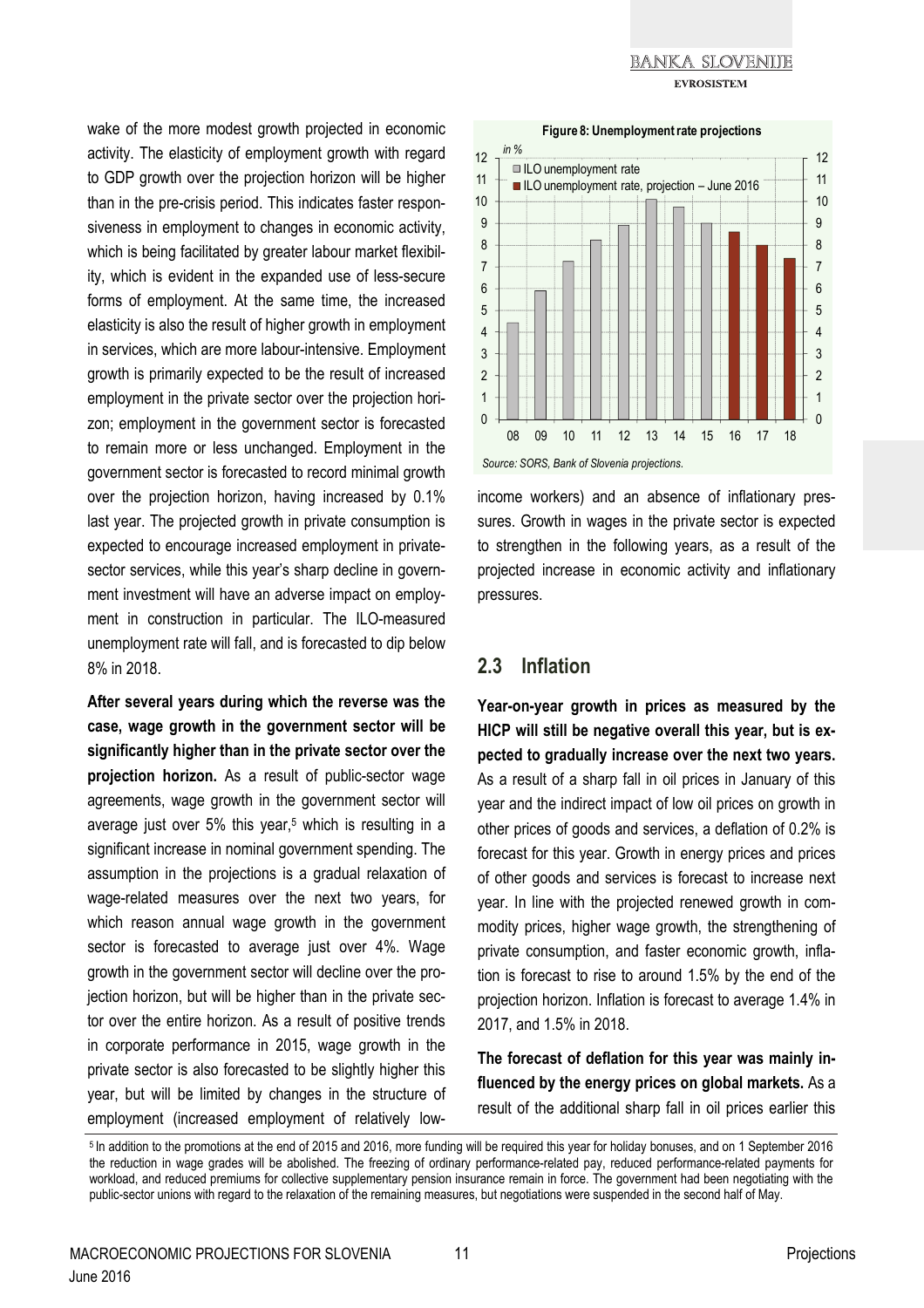**EVROSISTEM** 

#### **Table 3: Inflation projections**

| <b>TANIC 0. INITIATION PROTECTION</b>   |        |                          |        |        |        |                    |        |      |        |      |          |  |  |  |
|-----------------------------------------|--------|--------------------------|--------|--------|--------|--------------------|--------|------|--------|------|----------|--|--|--|
|                                         |        |                          |        |        |        | <b>Projections</b> |        |      |        |      |          |  |  |  |
|                                         |        |                          |        |        |        | 2016               |        | 2017 |        | 2018 |          |  |  |  |
|                                         | 2011   | 2012                     | 2013   | 2014   | 2015   | June               | Δ      | June | Λ      | June | Δ        |  |  |  |
|                                         |        | average annual growth, % |        |        |        |                    |        |      |        |      |          |  |  |  |
| <b>Consumer prices (HICP)</b>           | 2.1    | 2.8                      | 1.9    | 0.4    | $-0.8$ | $-0.2$             | $-1.2$ | 1.4  | $-0.1$ | 1.5  | $\cdots$ |  |  |  |
| food                                    | 4.8    | 4.7                      | 4.9    | 0.8    | 1.0    | 0.6                | $-1.0$ | 1.7  | 0.0    | 1.9  | $\cdots$ |  |  |  |
| energy                                  | 8.8    | 9.0                      | 1.8    | $-1.4$ | $-7.8$ | $-5.9$             | $-5.7$ | 1.8  | 0.9    | 0.8  | $\cdots$ |  |  |  |
| other goods                             | $-0.9$ | $-0.2$                   | $-0.9$ | $-1.0$ | $-0.6$ | $-0.1$             | $-0.4$ | 0.7  | $-0.1$ | 1.1  | $\cdots$ |  |  |  |
| services                                | 0.0    | 1.5                      | 2.2    | 1.8    | 0.9    | 1.3                | $-0.3$ | 1.7  | $-0.5$ | 1.8  | $\cdots$ |  |  |  |
| Core inflation indicators (HICP)        |        |                          |        |        |        |                    |        |      |        |      |          |  |  |  |
| ex cluding energy                       | 1.0    | 1.8                      | 2.0    | 0.7    | 0.4    | 0.7                | $-0.6$ | 1.4  | $-0.2$ | 1.6  | $\cdots$ |  |  |  |
| excl. energy and unprocessed food       | 0.7    | 1.5                      | 1.4    | 0.9    | 0.4    | 0.7                | $-0.4$ | 1.3  | $-0.4$ | 1.6  | $\cdots$ |  |  |  |
| excl. energy, food, alcohol and tobacco | $-0.4$ | 0.7                      | 0.9    | 0.6    | 0.3    | 0.7                | $-0.4$ | 1.3  | $-0.3$ | 1.5  | $\cdots$ |  |  |  |

Δ*: Difference between current projections and projections in Economic and Financial Developments with Projections, October 2015. Source: SORS, Bank of Slovenia.*



*Source: SORS, Bank of Slovenia projections.*

year, energy prices continue to negatively contribute to headline inflation. Given the current assumptions of moderate future growth in euro oil prices, we can expect a smaller fall in energy prices in the second half of the year, which is nonetheless forecast to amount to 5.9% overall in 2016.6 Following a base effect in early 2017, the growth in energy prices will turn positive, averaging 1.8% in 2017, and 0.8% in 2018. Alongside energy prices, the current deflation is also attributable to other commodity prices and food prices whose year-on-year growth rates remain considerably negative and fail to cause any upward pressures producer prices. Together with the gradual growth in these prices, the contribution to inflation of the non-energy industrial goods and food prices is also forecast to increase in the coming years.

**Core inflation will be subject to the strengthening of private consumption over the projection horizon.**  Price growth as measured by the HICP excluding energy, food, alcohol, and tobacco will be slightly lower this year than previously forecast, as prices have not yet responded to growth in private consumption, and are also partly under the indirect influence of the fall in energy prices. Core inflation is forecast to remain below 1% this year. It is expected to gradually rise over the next two years, averaging 1.3% in 2017, and 1.5% in 2018. In addition to the stabilisation of the situation in the commodity markets and the decline in indirect deflationary pressures from the external environment, domestic inflation factors are also expected to gradually strengthen. The improvement in the situation in the labour market is expected to bring a gradual fall in the unemployment rate, increased confidence and, in the wake of the improved financing conditions, growth in domestic consumption. All these factors will act to increase economic growth, which will also strengthen inflation. In addition, production costs will be also under the influence of the anticipated wage growth and the depreciation in the wake of increased investment activity.

<sup>&</sup>lt;sup>6</sup> The sharp depreciation in the euro since the second half of 2014 means that ECB monetary policy has mitigated the deflationary pressures of the fall in US dollar commodity prices. The impact of the euro exchange rate on the pass-through of changes in US dollar commodity prices into domestic inflation will be significantly smaller over the projection horizon, given the technical assumption of no change in the euro exchange rate in the period in question.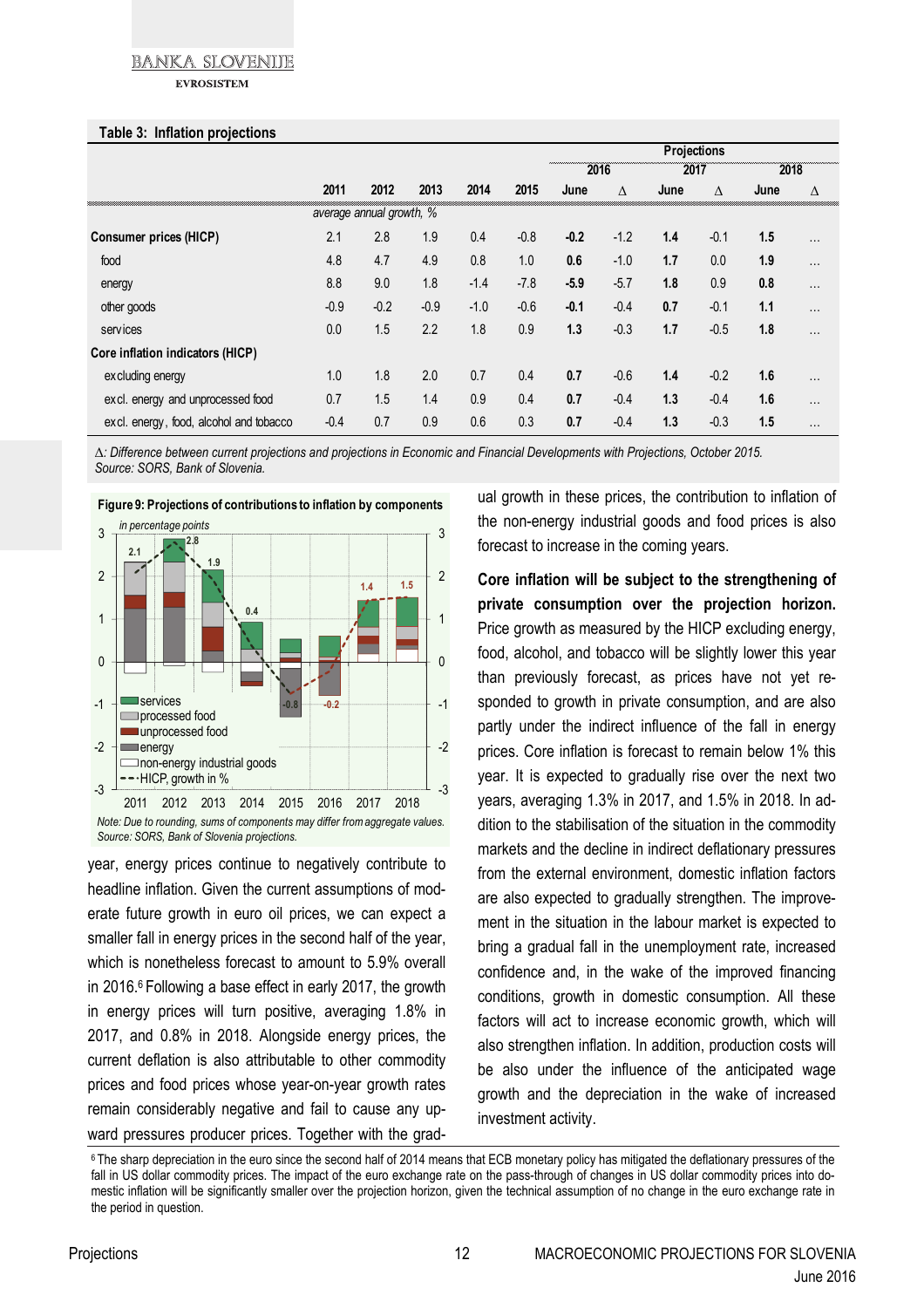**The inflation forecasts for this and next year have been revised downwards in comparison with the previous projections.** The inflation forecast for this year is down 1.2 percentage points, primarily as a result of lower commodity prices on global markets, and partly as a result of the slower growth in services prices in recent months than previously projected. The forecast of the energy prices contribution to inflation was reduced by 0.8 percentage points because of the fall in oil prices in the early part of this year. Similarly, the contribution of the non-energy industrial goods prices and the food prices were also reduced as a result of the developments in the prices of other commodities. In light of the expectation of a more gradual impact of private consumption on core inflation, next year's inflation forecast has also been revised downward. This expectation is grounded in the slower growth in corporate input costs due to a slower recovery in commodity prices as well as increased competition in the retail sector. The increased volume of online purchases could also negatively impact the growth in consumer prices.

**Figure 10: Revision of inflation projection by components**



*Source: SORS, Bank of Slovenia.*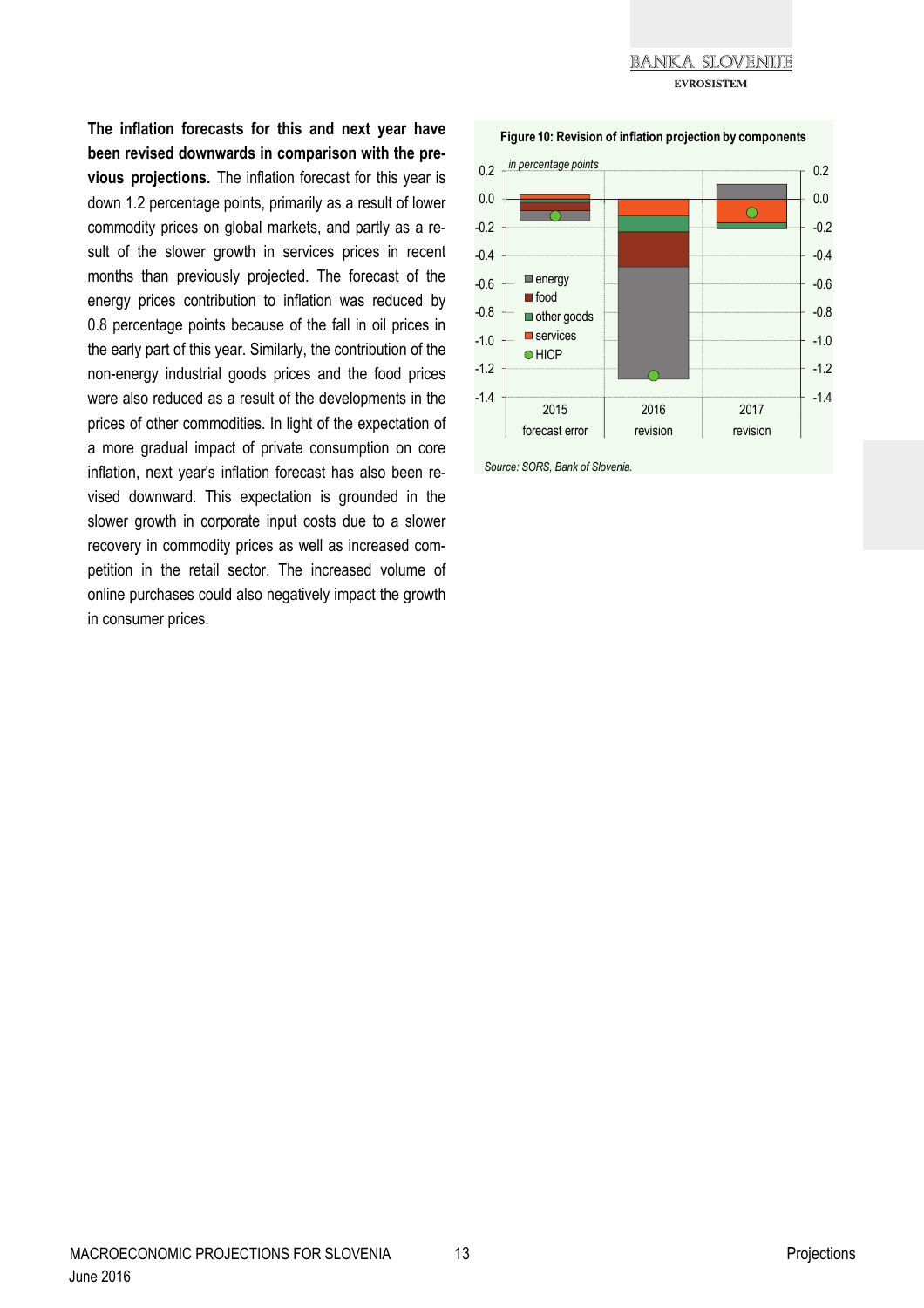# 3 **Risks and Uncertainties**

*The risks associated with the economic growth projections are mostly small, and relatively balanced. The largest risks derive primarily from the external environment, and could primarily impact export growth. The risks surrounding the inflation projections are moderately on the upside.* 

**The risks associated with the economic growth projections are mostly small, and relatively balanced.**  The largest risks stem primarily from the external environment, and could mainly impact export growth. The main upside risk of this type is the potential relaxation or abolition of EU sanctions against Russia, while the main risk of slightly slower growth in foreign demand comes from the potential for a further slowdown in economic growth in developing countries. The main domestic risk factors with the potential for a major impact on the economic growth projections are: 1) negotiations between the public-sector unions and the Slovenian government with regard to wage growth, 2) the pace of the implementation of government infrastructure projects and the disbursement of EU funds, 3) fiscal consolidation that is more pronounced than planned and the impact of structural reforms (tax,

pensions, healthcare), and 4) corporate investment activity, in particular at firms undergoing privatisation.

**The balance of risks surrounding the inflation projections is slightly tipping to the upward side.** A freeze in oil production, in which the majority of Opec members take high interest, could cause a higher growth in oil prices than forecast. On the side of upside domestic factors that could influence inflation is the potential full liberalisation of prices of refined petroleum products, which could enter into force by the end of 2016. In 2017 and 2018, on the other hand, the domestic upward pressure on prices could turn to be larger than expected as a result of faster wage growth in the public sector. By contrast, price growth could be subdued by more intensive fiscal consolidation than currently planned.

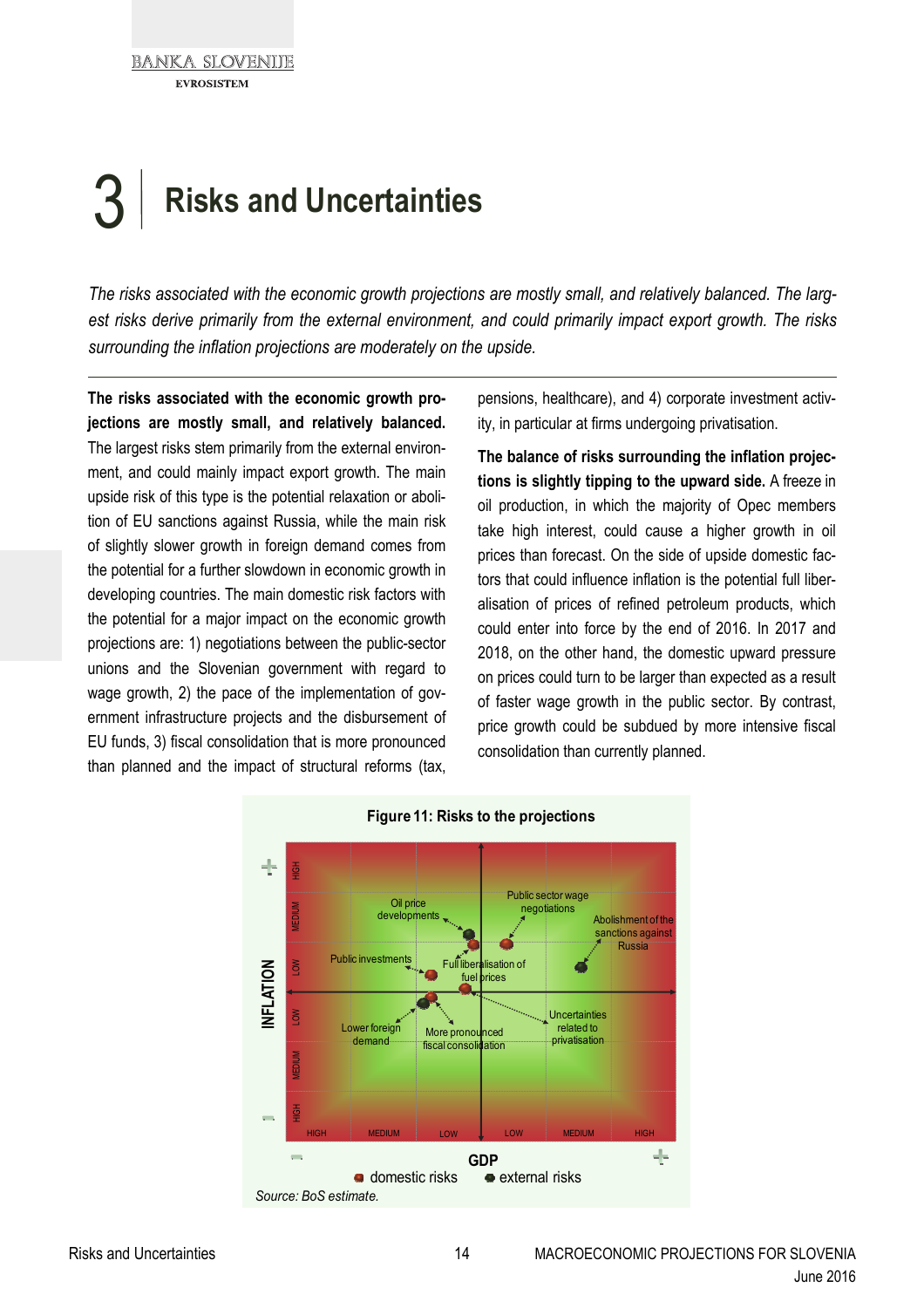# 4 **Comparison Between Institutions**

*Six organisations that draw up macroeconomic forecasts for Slovenia are included in the comparative analysis of current economic growth and inflation forecasts: Consensus, the European Commission, the OECD, the IMAD, the IMF, and the Bank of Slovenia. The forecasts of the EIPF and the SKEP unit at the Chamber of Commerce and Industry are also included in the analysis of forecasting accuracy. The accuracy of the economic growth and inflation forecasts over the 2001 to 2015 period is measured by comparing the statistical estimate or the observed value with the previous forecasts by means of various statistical methods.* 

## **4.1 Comparison of projections between institutions**

**Of the institutions included in the comparison of economic growth forecasts, it is the Bank of Slovenia that currently discloses the greatest confidence in the Slovenian economy.** According to the most recent forecasts available, the highest economic growth forecast for 2016 is by Consensus (2.1%), while the lowest is by the OECD (1.5%). The Bank of Slovenia forecast is 1.9%. For 2017, the Bank of Slovenia is forecasting economic growth of 2.5%, followed by the IMAD with 2.4%. The lowest forecast is that of the IMF, at just 2.0%. Only three forecasts for 2018 are available, and they differ significantly. The highest forecast is by the Bank of Slovenia, at 2.6%, while the IMF has the lowest forecast of just 1.7%.

**The majority of the institutions are forecasting deflation in 2016, and a moderate recovery in price growth in 2017 and 2018.** The largest deflation rate in 2016 of 0.5% is forecasted by the OECD, while the highest growth in consumer prices is forecasted by the IMF, at 0.1%. The Bank of Slovenia forecast is deflation of 0.2%. The highest inflation rate in 2017 of 1.6% is forecasted by the European Commission, followed by the Bank of Slovenia with 1.4%. The lowest inflation forecast is the OECD's 0.7%. Again, only three institutions have forecasts available for 2018, but in contrast to the economic growth forecasts they are largely aligned. The highest forecast for growth in consumer prices is by the Bank of





**Figure 13: Comparison of inflation projections for Slovenia**

2016 2017 2018

*Source: Consensus, European Commission, OECD, IMAD, IMF, Bank of Slovenia.*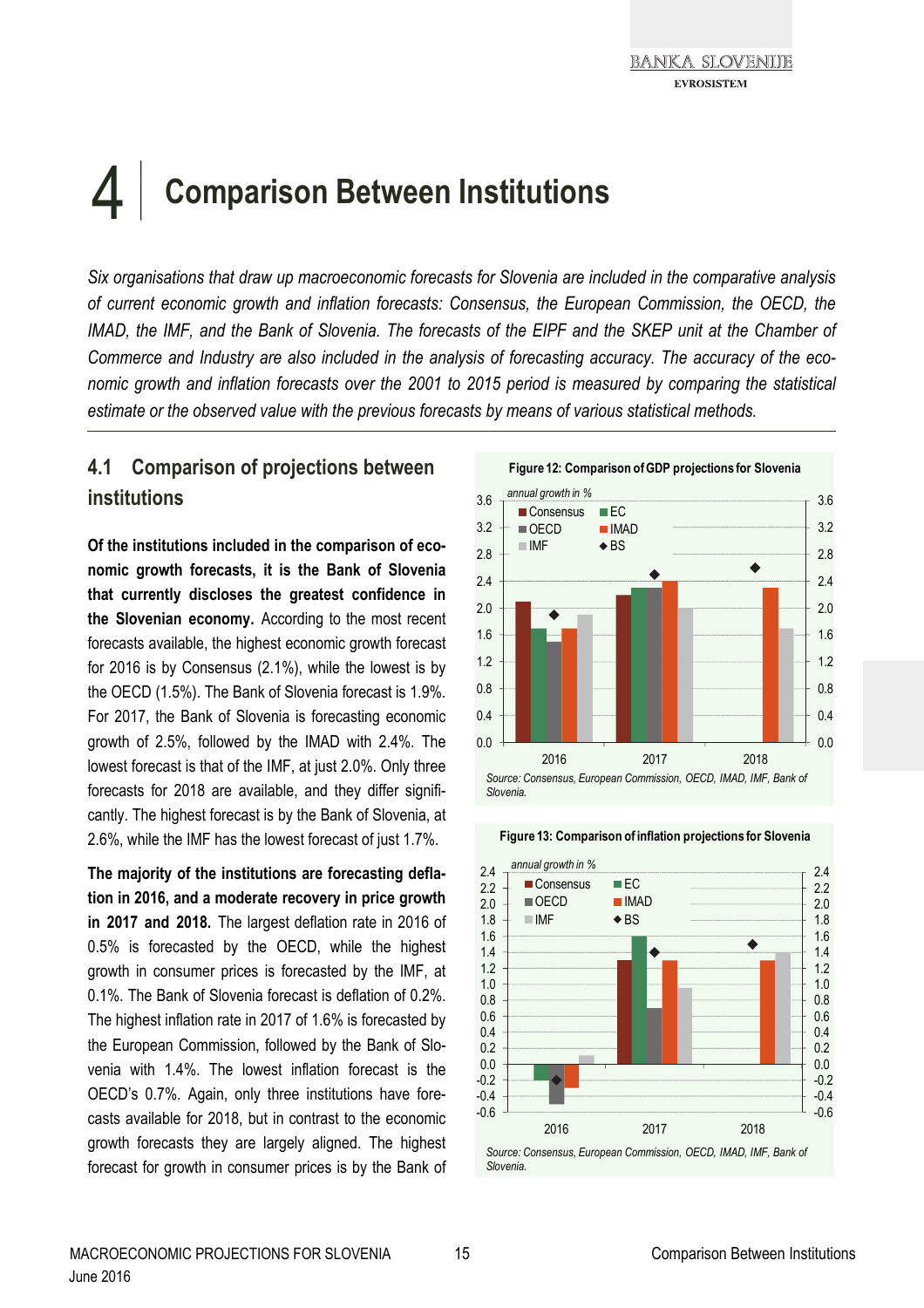Slovenia, at 1.5%, while the IMAD has the lowest forecast of 1.3%.

### **4.2 Comparison of projection accuracy between institutions**

**The accuracy of the economic growth and inflation forecasts over the 2001 to 2015 period was measured by comparing the statistical estimate or the observed value with the forecasts for the variables obtained in past periods.7** The calculations cover the mean absolute error (MAE), the root mean square error (RMSE), and a range of other statistical measures of forecasting accuracy.8 Only three of the selected institutions (the Bank of Slovenia, the IMF, and IMAD) released forecasts for the entire observation period. For the majority of the institutions forecasts are only available from 2004 (from 2009 for the OECD). In light of the impact of the crisis, the analysis covers the periods of 2001 to 2008, and 2009 to 2015.

**In terms of the MAE and RMSE indicators, between 2001 and 2015 the most accurate economic growth forecasts were those of the Bank of Slovenia, the European Commission, and the IMAD, while the most accurate inflation forecasts were those of the Bank of Slovenia and the IMAD.** In the economic growth forecasting MAE ranged from 0.6 to 3.4 over the observation period, while RMSE ranged from 0.7 to 4.9.9 The inflation forecasts were slightly more accurate than the economic growth forecasts: the aforementioned indicators had narrower ranges over the entire observation period and over the two sub-periods, namely 0.3 to 1.7 for MAE and 0.3 to 2.1 for RMSE.

**The most accurate economic growth forecasts over the 2001 to 2008 period were those of the Bank of Slovenia, the European Commission, and the IMAD, while the Bank of Slovenia had the most accurate inflation forecasts.** In the economic growth forecasting MAE and RMSE ranged from 0.6 to 4.4 over the aforementioned period. In the inflation forecasting the two indicators again ranged over narrower intervals: 0.3 to 2.2 for MAE and 0.4 to 2.6 for RMSE.

**Forecasting accuracy improved in the 2009 to 2015 period.** Economic growth was most accurately forecast by the OECD, while inflation was most accurately forecast by the European Commission and the OECD. The intervals in MAE and RMSE in economic growth forecasting narrowed significantly relative to the pre-crisis period, and in both cases ranged from 0.6 to 2.6. Similarly, the assessment of forecasting accuracy for inflation reveals that the values for MAE and RMSE almost halved compared with the pre-crisis period.

<sup>7</sup> In an examination of forecasting accuracy between institutions the initial observed values and forecasts of variables are compared, whereby the forecasts selected are those that correspond most closely to the Bank of Slovenia's spring and autumn forecasts.

<sup>8</sup> For a detailed description of the statistical measures (in Slovene), see Cimperman, Savšek (2014): http://www.bsi.si/iskalniki/raziskave.asp? MapaId=339.

<sup>9</sup> The spring and autumn forecasts of all the institutions for the current and following year are taken into account in the values given.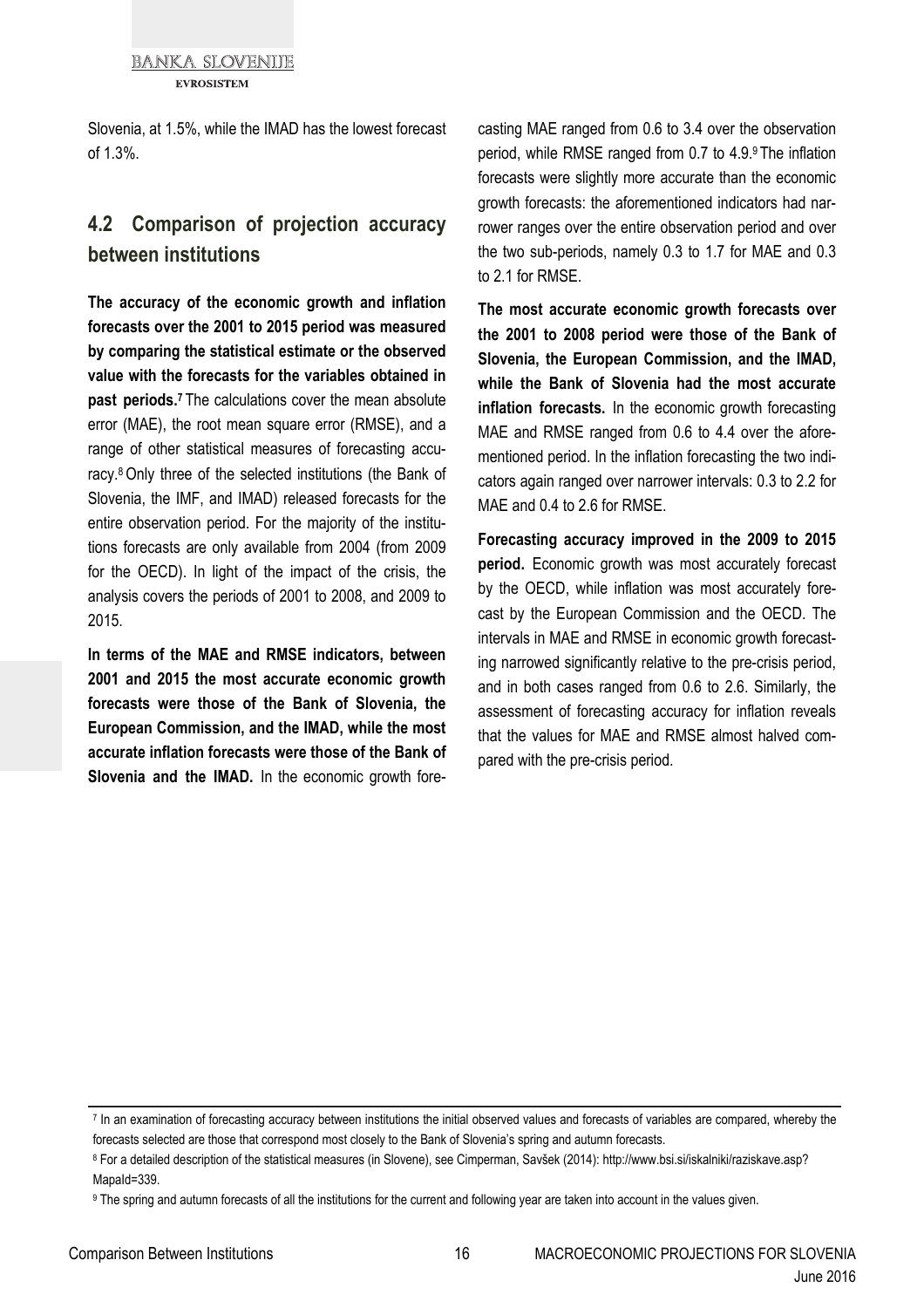**EVROSISTEM** 

|                           | 2001-2015 |     |           | 2001-2008 |     |           |        | 2009-2015 |                    |        | 2008 and 2009 |           | ex cl. 2008-2009 |            |           | 2004-2015 |     |           |
|---------------------------|-----------|-----|-----------|-----------|-----|-----------|--------|-----------|--------------------|--------|---------------|-----------|------------------|------------|-----------|-----------|-----|-----------|
| Real GDP                  | ME        |     | MAE STDEV | ME        |     | MAE STDEV | ME     |           | MAE STDEV          | ME     |               | MAE STDEV | ME               |            | MAE STDEV | ME        |     | MAE STDEV |
|                           |           |     |           |           |     |           |        |           |                    |        |               |           |                  |            |           |           |     |           |
|                           |           |     |           |           |     |           |        |           | spring projections |        |               |           |                  |            |           |           |     |           |
| current year<br><b>BS</b> | $-0.2$    | 1.3 | 2.0       | 0.4       | 0.9 | 1.1       | $-0.8$ | 1.8       | 2.7                |        | 3.4           | 3.8       | 0.3              |            | 1.2       | $-0.1$    | 1.5 |           |
|                           | $-0.2$    | 1.6 | 2.2       | 0.4       | 1.1 | 1.3       | $-0.8$ |           |                    | $-3.4$ | 3.5           | 3.3       | 0.4              | 1.0<br>1.3 | 1.6       | $-0.1$    | 1.7 | 2.3       |
| Consensus                 |           |     |           |           |     |           |        | 2.1       | 2.8                | $-3.5$ |               |           |                  |            |           |           |     | 2.4       |
| <b>EIPF</b>               | $-0.5$    | 1.7 | 2.6       | 0.7       | 1.1 | 1.3       | $-1.3$ | 2.1       | 3.0                | $-4.1$ | 4.1           | 4.4       | 0.3              | 1.2        | 1.6       | $-0.5$    | 1.7 | 2.6       |
| EC                        | $-0.1$    | 1.3 | 1.8       | 0.3       | 1.1 | 1.3       | $-0.6$ | 1.6       | 2.2                | $-2.7$ | 2.7           | 2.8       | 0.3              | 1.1        | 1.3       | 0.0       | 1.4 | 1.9       |
| <b>IMF</b>                | $-0.2$    | 1.4 | 2.0       | 0.3       | 1.0 | 1.3       | $-0.7$ | 1.9       | 2.6                | $-3.0$ | 3.0           | 3.4       | 0.3              | 1.2        | 1.4       | 0.0       | 1.5 | 2.2       |
| OECD                      |           |     |           |           |     |           | 0.0    | 1.3       | 1.7                |        |               |           |                  |            |           |           |     |           |
| <b>SKEP</b>               | 0.1       | 1.6 | 2.2       | 0.8       | 1.0 | 1.1       | $-0.5$ | 2.0       | 2.7                | $-3.1$ | 3.1           | 3.6       | 0.7              | 1.3        | 1.4       | 0.1       | 1.6 | 2.2       |
| <b>IMAD</b>               | $-0.2$    | 1.3 | 1.7       | 0.2       | 1.0 | 1.2       | $-0.5$ | 1.7       | 2.2                | $-2.5$ | 2.5           | 2.3       | 0.2              | 1.1        | 1.4       | 0.0       | 1.5 | 1.9       |
| next year                 |           |     |           |           |     |           |        |           |                    |        |               |           |                  |            |           |           |     |           |
| <b>BS</b>                 | $-1.1$    | 2.3 | 3.7       | $-1.2$    | 2.5 | 4.6       | $-0.9$ | 2.1       | 2.6                | $-6.3$ | 6.3           | 8.1       | $-0.2$           | 1.7        | 2.2       | $-1.3$    | 2.8 | 4.2       |
| Consensus                 | $-1.1$    | 2.7 | 4.1       | $-1.4$    | 2.9 | 5.1       | $-0.9$ | 2.4       | 2.9                | $-6.0$ | 6.6           | 9.3       | $-0.3$           | 2.0        | 2.4       | $-1.2$    | 3.0 | 4.5       |
| <b>EIPF</b>               | $-1.3$    | 3.4 | 4.9       | $-1.1$    | 4.4 | 7.1       | $-1.5$ | 2.6       | 2.9                | $-6.5$ | 6.5           | 8.6       | $-0.2$           | 2.7        | 3.6       | $-1.3$    | 3.4 | 4.9       |
| EC                        | $-1.0$    | 2.4 | 3.7       | $-1.4$    | 2.6 | 4.5       | $-0.6$ | 2.3       | 2.8                | $-5.6$ | 6.3           | 8.9       | $-0.3$           | 1.8        | 2.2       | $-1.0$    | 2.8 | 4.3       |
| <b>IMF</b>                | $-1.1$    | 2.3 | 3.6       | $-1.2$    | 2.4 | 4.4       | $-1.1$ | 2.1       | 2.5                | $-5.8$ | 5.8           | 8.2       | $-0.3$           | 1.7        | 2.1       | $-1.3$    | 2.7 | 4.1       |
| OECD                      |           |     |           |           |     |           | $-0.6$ | 2.2       | 2.8                |        |               |           |                  |            |           |           |     |           |
| <b>SKEP</b>               | $-1.2$    | 2.8 | 4.3       | $-1.7$    | 3.6 | 6.1       | $-0.8$ | 2.2       | 2.7                | $-6.3$ | 6.3           | 8.6       | $-0.1$           | 2.1        | 2.5       | $-1.2$    | 2.8 | 4.3       |
| <b>IMAD</b>               | $-1.1$    | 2.6 | 3.9       | $-1.4$    | 2.6 | 4.6       | $-0.8$ | 2.5       | 2.9                | $-5.9$ | 6.3           | 8.9       | $-0.3$           | 1.9        | 2.4       | $-1.2$    | 3.0 | 4.4       |
|                           |           |     |           |           |     |           |        |           | autumn projections |        |               |           |                  |            |           |           |     |           |
| current year              |           |     |           |           |     |           |        |           |                    |        |               |           |                  |            |           |           |     |           |
| <b>BS</b>                 | 0.1       | 0.7 | 0.9       | 0.2       | 0.6 | 0.7       | 0.0    | 0.9       | 1.1                | $-1.2$ | 1.2           | 0.3       | 0.3              | 0.7        | 0.8       | 0.1       | 0.9 | 1.0       |
| Consensus                 | 0.0       | 0.9 | 1.1       | 0.0       | 0.7 | 0.9       | $-0.1$ | 1.1       | 1.3                | $-1.6$ | 1.6           | 0.5       | 0.2              | 0.8        | 0.9       | 0.1       | 1.0 | 1.2       |
| <b>EIPF</b>               | $-0.1$    | 1.0 | 1.3       | 0.3       | 0.9 | 1.2       | $-0.4$ | 1.1       | 1.4                | $-2.1$ | 2.1           | 0.8       | 0.3              | 0.8        | 1.0       | $-0.1$    | 1.0 | 1.3       |
| EC                        | 0.1       | 0.6 | 0.8       | 0.2       | 0.6 | 0.7       | 0.1    | 0.6       | 0.9                | $-0.8$ | 0.8           | 0.1       | 0.3              | 0.6        | 0.7       | 0.1       | 0.6 | 0.8       |
| <b>IMF</b>                | 0.0       | 1.1 | 1.4       | 0.2       | 0.8 | 1.0       | $-0.2$ | 1.4       | 1.8                | $-2.1$ | 2.1           | 1.8       | 0.3              | 0.9        | 1.1       | 0.1       | 1.1 | 1.5       |
| OECD                      |           |     |           |           |     |           | 0.2    | 0.6       | 0.7                |        |               |           |                  |            |           |           |     |           |
| <b>SKEP</b>               | 0.1       | 0.8 | 0.9       | 0.0       | 0.8 | 1.0       | 0.2    | 0.9       | 1.0                | $-1.3$ | 1.3           | 0.2       | 0.4              | 0.7        | 0.8       | 0.2       | 0.8 | 1.0       |
| <b>IMAD</b>               | $0.0\,$   | 0.7 | 0.9       | 0.0       | 0.6 | 0.8       | 0.0    | $0.8\,$   | $1.0$              | $-1.1$ | 1.1           | 0.4       | 0.1              | 0.6        | 0.8       | 0.1       | 0.8 | 0.9       |
| next year                 |           |     |           |           |     |           |        |           |                    |        |               |           |                  |            |           |           |     |           |
| <b>BS</b>                 | $-0.7$    | 2.2 | 3.7       | $-1.0$    | 2.5 | 4.5       | $-0.3$ | 1.9       | 2.6                | $-5.9$ | 5.9           | 8.1       | 0.2              | 1.6        | 2.1       | $-0.9$    | 2.6 | 4.1       |
| <b>Consensus</b>          | $-0.9$    | 2.4 | 3.7       | $-1.3$    | 2.6 | 4.4       | $-0.3$ | 2.1       | 2.6                | $-5.5$ | 6.2           | 8.7       | $-0.1$           | 1.7        | 2.1       | $-0.9$    | 2.7 | 4.1       |
| <b>EIPF</b>               | $-1.2$    | 2.9 | 4.3       | $-2.0$    | 3.5 | 5.9       | $-0.6$ | 2.4       | 2.9                | $-5.9$ | 6.3           | 8.8       | $-0.2$           | 2.1        | 2.6       | $-1.2$    | 2.9 | 4.3       |
| EC                        | $-0.6$    | 2.2 | 3.5       | $-1.0$    | 2.4 | 4.3       | 0.0    | 1.8       | 2.4                | $-5.5$ | 5.6           | 7.8       | 0.3              | 1.6        | 2.0       | $-0.7$    | 2.5 | 4.0       |
| <b>IMF</b>                | $-0.7$    | 2.4 | 3.8       | $-1.0$    | 2.5 | 4.5       | $-0.2$ | 2.3       | 3.0                | $-5.5$ | 6.3           | 8.9       | 0.1              | 1.7        | 2.3       | $-0.8$    | 2.8 | 4.3       |
| OECD                      |           |     |           |           |     |           | 0.0    | 2.0       | 2.4                |        |               |           |                  |            |           |           |     |           |
| <b>SKEP</b>               | $-0.5$    | 2.5 | 4.0       | $-1.3$    | 2.9 | 5.2       | 0.3    | 2.0       | 2.5                | $-5.4$ | 6.1           | 8.6       | 0.5              | 1.8        | 2.1       | $-0.6$    | 2.6 | 4.1       |
| <b>IMAD</b>               | $-0.8$    | 2.3 | 3.6       | $-1.1$    | 2.4 | 4.3       | $-0.3$ | 2.1       | 2.8                | $-5.4$ | 5.9           | 8.3       | 0.0              | 1.7        | 2.2       | $-0.9$    | 2.7 | 4.1       |

#### **Table 4: Basic accuracy measures of GDP growth projections, based on first available data**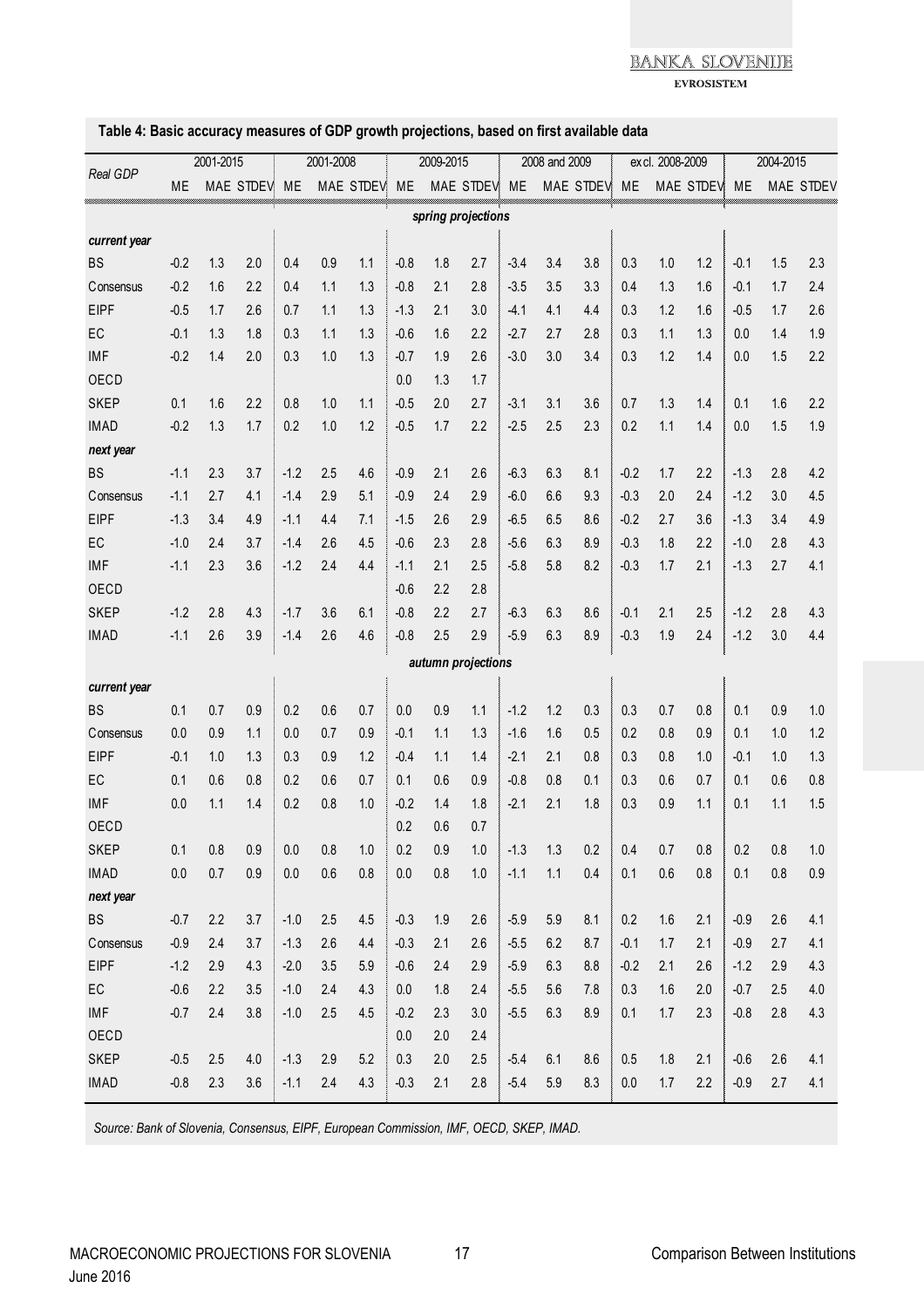**EVROSISTEM** 

#### **Table 5: RMSE and SRMSE of GDP growth projections, based on first available data**

|              | <b>RMSE</b> |         |         |         |                       |                    |           | <b>SRMSE</b> |         |         |                       |           |  |  |
|--------------|-------------|---------|---------|---------|-----------------------|--------------------|-----------|--------------|---------|---------|-----------------------|-----------|--|--|
| Real GDP     | $01 - 15$   | $01-08$ | 09-15   |         | 08 and 09 excl. 08-09 | $04-15$            | $01 - 15$ | $01-08$      | $09-15$ |         | 08 and 09 excl. 08-09 | $04 - 15$ |  |  |
|              |             |         |         |         |                       | spring projections |           |              |         |         |                       |           |  |  |
| current year |             |         |         |         |                       |                    |           |              |         |         |                       |           |  |  |
| <b>BS</b>    | 1.9         | 1.1     | 2.6     | 4.3     | 1.7                   | 2.2                | 0.5       | 0.7          | 0.7     | 0.5     | 0.6                   | 0.5       |  |  |
| Consensus    | 2.1         | 1.3     | 2.7     | 4.2     | 1.9                   | 2.3                | 0.6       | 0.9          | 0.7     | 0.5     | 0.7                   | $0.6\,$   |  |  |
| <b>EIPF</b>  | 2.5         | 1.3     | 3.1     | 5.1     | 2.1                   | 2.5                | 0.7       | 0.9          | 0.8     | 0.6     | 0.8                   | $0.6\,$   |  |  |
| EC           | 1.7         | 1.3     | 2.1     | 3.4     | 1.5                   | 1.9                | 0.5       | 0.8          | 0.6     | 0.4     | 0.6                   | 0.5       |  |  |
| <b>IMF</b>   | 1.9         | 1.2     | 2.5     | 3.8     | 1.7                   | 2.1                | 0.5       | $0.8\,$      | 0.7     | 0.5     | 0.7                   | $0.5\,$   |  |  |
| OECD         |             |         | 1.5     |         |                       |                    |           |              | 0.4     |         |                       |           |  |  |
| <b>SKEP</b>  | 2.1         | 1.3     | 2.5     | 4.0     | 1.8                   | 2.1                | 0.6       | 0.9          | 0.7     | 0.5     | 0.7                   | 0.5       |  |  |
| <b>IMAD</b>  | 1.7         | 1.1     | 2.1     | 3.0     | 1.5                   | 1.8                | 0.5       | $0.8\,$      | 0.6     | 0.4     | 0.6                   | 0.4       |  |  |
| next year    |             |         |         |         |                       |                    |           |              |         |         |                       |           |  |  |
| <b>BS</b>    | 3.7         | 4.4     | 2.5     | 8.5     | 3.0                   | 4.2                | 1.0       | 3.0          | 0.7     | 1.0     | 1.2                   | 1.0       |  |  |
| Consensus    | 4.1         | 5.0     | 2.7     | 8.8     | 3.4                   | 4.4                | 1.1       | 3.3          | 0.7     | 1.1     | 1.3                   | 1.1       |  |  |
| <b>EIPF</b>  | 4.9         | 6.4     | 3.0     | 8.8     | 4.2                   | 4.9                | 1.3       | 4.3          | 0.8     | 1.1     | 1.6                   | 1.2       |  |  |
| EC           | 3.7         | 4.4     | 2.6     | 8.4     | 3.1                   | 4.2                | 1.0       | 3.0          | 0.7     | 1.0     | 1.2                   | $1.0$     |  |  |
| <b>IMF</b>   | 3.6         | 4.3     | 2.5     | 8.2     | 3.0                   | 4.1                | 1.0       | 2.9          | 0.7     | 1.0     | 1.2                   | $1.0\,$   |  |  |
| OECD         |             |         | 2.6     |         |                       |                    |           |              | 0.7     |         |                       |           |  |  |
| <b>SKEP</b>  | 4.3         | 5.7     | 2.6     | 8.7     | 3.5                   | 4.3                | 1.2       | 3.8          | 0.7     | 1.1     | 1.4                   | 1.1       |  |  |
| <b>IMAD</b>  | 3.9         | 4.5     | 2.8     | 8.6     | 3.2                   | 4.3                | 1.1       | 3.1          | 0.7     | 1.1     | 1.3                   | 1.1       |  |  |
|              |             |         |         |         |                       | autumn projections |           |              |         |         |                       |           |  |  |
| current year |             |         |         |         |                       |                    |           |              |         |         |                       |           |  |  |
| <b>BS</b>    | 0.9         | 0.7     | 1.1     | 1.2     | 0.9                   | $1.0$              | 0.2       | 0.5          | 0.3     | 0.1     | 0.3                   | 0.2       |  |  |
| Consensus    | 1.0         | 0.8     | 1.2     | 1.6     | 1.0                   | 1.1                | 0.3       | 0.6          | 0.3     | 0.2     | 0.4                   | 0.3       |  |  |
| <b>EIPF</b>  | 1.3         | 1.1     | 1.4     | 2.2     | 1.2                   | 1.3                | 0.3       | 0.7          | 0.4     | 0.3     | 0.4                   | 0.3       |  |  |
| EC           | 0.7         | 0.6     | 0.8     | 0.8     | 0.7                   | 0.8                | 0.2       | 0.4          | 0.2     | 0.1     | 0.3                   | 0.2       |  |  |
| <b>IMF</b>   | 1.4         | 1.0     | 1.7     | 2.5     | 1.3                   | 1.5                | 0.4       | 0.7          | 0.5     | 0.3     | 0.5                   | 0.4       |  |  |
| OECD         |             |         | 0.7     |         |                       |                    |           |              | 0.2     |         |                       |           |  |  |
| <b>SKEP</b>  | 0.9         | $0.9\,$ | $1.0$   | 1.3     | $0.9\,$               | 0.9                | 0.3       | $0.6\,$      | 0.3     | $0.2\,$ | $0.3\,$               | $0.2\,$   |  |  |
| <b>IMAD</b>  | 0.8         | $0.7\,$ | $0.9\,$ | $1.1$   | $0.8\,$               | $0.9\,$            | 0.2       | $0.5\,$      | 0.2     | 0.1     | 0.3                   | $0.2\,$   |  |  |
| next year    |             |         |         |         |                       |                    |           |              |         |         |                       |           |  |  |
| <b>BS</b>    | 3.6         | 4.3     | 2.4     | 8.2     | 2.9                   | $4.0\,$            | $1.0\,$   | 2.9          | $0.6\,$ | $1.0\,$ | 1.1                   | $1.0$     |  |  |
| Consensus    | 3.6         | $4.3\,$ | $2.4\,$ | 8.2     | $3.0\,$               | $4.0$              | $1.0\,$   | 2.9          | $0.6\,$ | $1.0\,$ | 1.2                   | $1.0\,$   |  |  |
| <b>EIPF</b>  | 4.3         | $5.6\,$ | 2.7     | $8.6\,$ | 3.5                   | 4.3                | 1.2       | 3.8          | 0.7     | $1.0\,$ | 1.4                   | $1.0\,$   |  |  |
| EC           | 3.4         | 4.1     | 2.2     | 7.8     | 2.8                   | 3.8                | $0.9\,$   | 2.8          | $0.6\,$ | 0.9     | 1.1                   | $0.9\,$   |  |  |
| IMF          | 3.8         | 4.4     | 2.7     | 8.4     | 3.1                   | 4.2                | $1.0\,$   | $2.9\,$      | 0.7     | $1.0\,$ | 1.2                   | $1.0\,$   |  |  |
| OECD         |             |         | 2.2     |         |                       |                    |           |              | 0.6     |         |                       |           |  |  |
| <b>SKEP</b>  | 3.8         | 4.9     | 2.3     | 8.1     | 3.1                   | $4.0$              | $1.0\,$   | 3.3          | $0.6\,$ | $1.0\,$ | 1.2                   | $1.0\,$   |  |  |
| <b>IMAD</b>  | 3.6         | $4.2\,$ | 2.6     | 7.9     | 2.9                   | $4.0\,$            | $1.0\,$   | 2.8          | 0.7     | $1.0\,$ | 1.1                   | $1.0\,$   |  |  |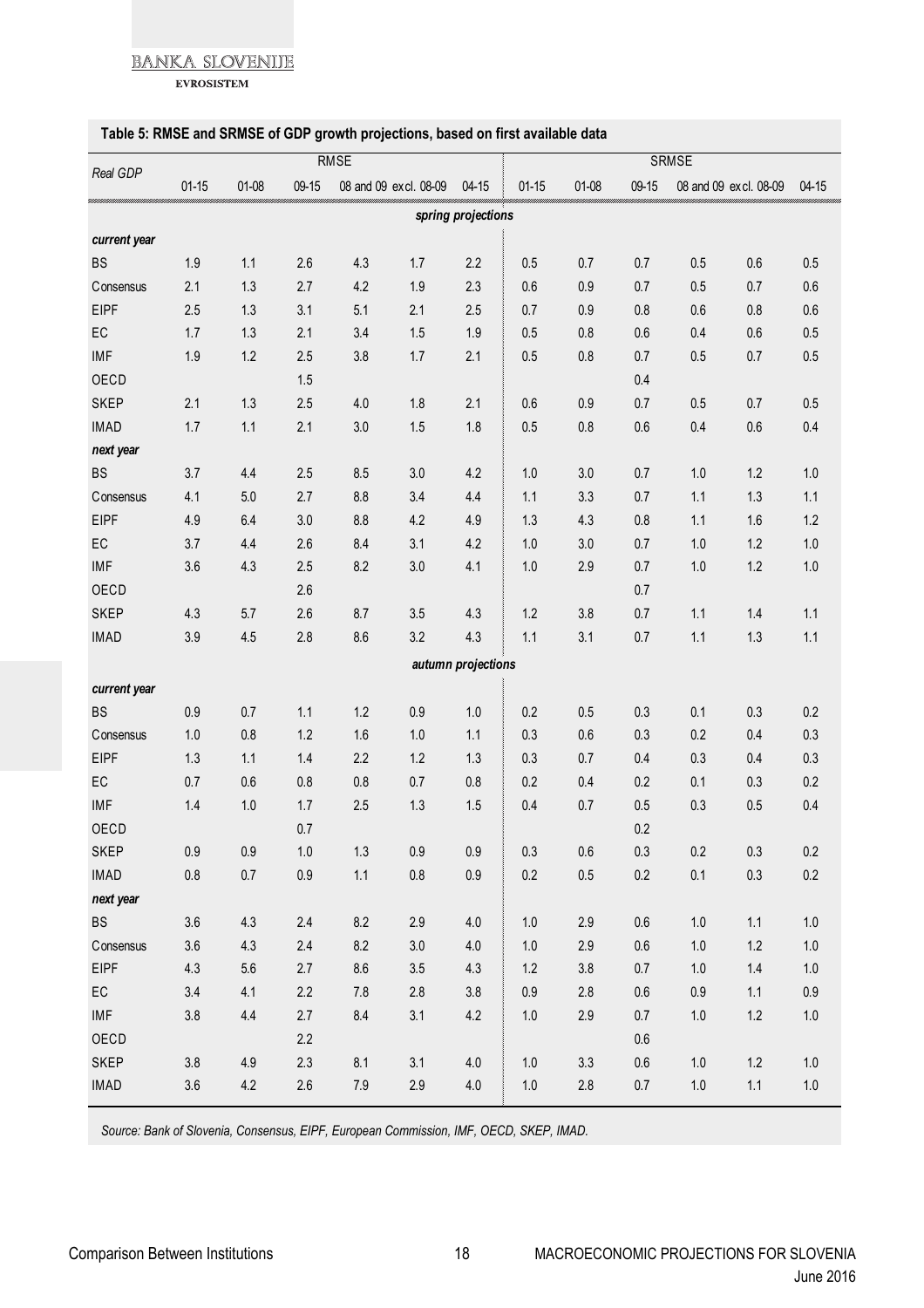**EVROSISTEM** 

|                 | 2001-2015 |     | 2001-2008 |        |     |           | 2009-2015 |       |                    | 2008 and 2009 |     |           | excl. 2008-2009 |     | 2004-2015 |        |     |           |
|-----------------|-----------|-----|-----------|--------|-----|-----------|-----------|-------|--------------------|---------------|-----|-----------|-----------------|-----|-----------|--------|-----|-----------|
| <b>HICP/CPI</b> | ME        |     | MAE STDEV | ME     |     | MAE STDEV | ME        |       | MAE STDEV          | ME            |     | MAE STDEV | ME              |     | MAE STDEV | ME     |     | MAE STDEV |
|                 |           |     |           |        |     |           |           |       | spring projections |               |     |           |                 |     |           |        |     |           |
| current year    |           |     |           |        |     |           |           |       |                    |               |     |           |                 |     |           |        |     |           |
| <b>BS</b>       | 0.1       | 0.5 | 0.6       | 0.3    | 0.5 | 0.6       | 0.0       | 0.5   | 0.5                | 0.2           | 0.3 | 0.4       | 0.1             | 0.5 | 0.6       | 0.1    | 0.4 | 0.5       |
| Consensus       | $-0.2$    | 0.7 | 0.8       | 0.0    | 0.6 | 0.8       | $-0.4$    | 0.8   | 0.8                | $-0.1$        | 0.7 | 1.0       | $-0.2$          | 0.7 | 0.8       | $-0.1$ | 0.7 | 0.8       |
| <b>EIPF</b>     | 0.1       | 0.7 | 0.9       | 0.4    | 0.5 | 0.6       | 0.0       | 0.9   | 1.1                | 0.7           | 0.7 | 0.4       | 0.0             | 0.8 | 1.0       | 0.1    | 0.7 | 0.9       |
| EC              | $-0.1$    | 0.4 | 0.6       | 0.0    | 0.4 | 0.7       | $-0.1$    | 0.4   | 0.5                | 0.2           | 0.2 | 0.1       | $-0.1$          | 0.5 | 0.6       | 0.0    | 0.4 | 0.5       |
| <b>IMF</b>      | 0.3       | 0.6 | 0.8       | 0.4    | 0.7 | 0.9       | 0.1       | 0.4   | 0.5                | 1.0           | 1.0 | 0.8       | 0.2             | 0.5 | 0.7       | 0.3    | 0.6 | 0.8       |
| OECD            |           |     |           |        |     |           | $-0.1$    | 0.3   | 0.3                |               |     |           |                 |     |           |        |     |           |
| <b>SKEP</b>     | 0.0       | 0.5 | 0.6       | 0.2    | 0.5 | 0.6       | $-0.2$    | 0.5   | 0.5                | 0.1           | 0.2 | 0.3       | $-0.1$          | 0.5 | 0.6       | 0.0    | 0.5 | 0.6       |
| <b>IMAD</b>     | 0.1       | 0.5 | 0.7       | 0.1    | 0.6 | 0.8       | 0.2       | 0.4   | 0.5                | 0.4           | 0.4 | 0.1       | 0.1             | 0.5 | 0.7       | 0.3    | 0.5 | 0.6       |
| next year       |           |     |           |        |     |           |           |       |                    |               |     |           |                 |     |           |        |     |           |
| <b>BS</b>       | 0.2       | 1.1 | 1.5       | 0.5    | 1.4 | 1.8       | $-0.2$    | 0.8   | 1.0                | $-1.2$        | 1.5 | 2.1       | 0.4             | 1.1 | 1.4       | 0.0    | 1.1 | 1.5       |
| Consensus       | $-0.4$    | 1.2 | 1.6       | 0.0    | 1.5 | 2.0       | $-0.8$    | 0.9   | 1.1                | $-1.6$        | 1.6 | 1.3       | $-0.2$          | 1.2 | 1.6       | $-0.3$ | 1.2 | 1.7       |
| <b>EIPF</b>     | 0.1       | 1.7 | 2.2       | 0.9    | 2.2 | 2.7       | $-0.7$    | 1.3   | 1.5                | $-2.1$        | 2.1 | 0.0       | 0.6             | 1.6 | 2.2       | 0.1    | 1.7 | 2.2       |
| EC              | $-0.4$    | 1.1 | 1.5       | $-0.4$ | 1.5 | 1.9       | $-0.3$    | 0.7   | 1.0                | $-1.2$        | 1.3 | 1.8       | $-0.2$          | 1.1 | 1.5       | $-0.1$ | 1.0 | 1.4       |
| <b>IMF</b>      | $-0.1$    | 1.2 | 1.5       | 0.3    | 1.5 | 1.8       | $-0.6$    | 0.9   | 1.1                | $-0.5$        | 1.1 | 1.5       | 0.0             | 1.2 | 1.6       | $-0.1$ | 1.1 | 1.5       |
| OECD            |           |     |           |        |     |           | 0.0       | 0.8   | 1.0                |               |     |           |                 |     |           |        |     |           |
| <b>SKEP</b>     | $-0.2$    | 1.1 | 1.6       | 0.2    | 1.5 | 2.0       | $-0.5$    | 0.8   | 1.2                | $-1.2$        | 1.5 | 2.1       | 0.0             | 1.0 | 1.5       | $-0.2$ | 1.1 | 1.6       |
| <b>IMAD</b>     | 0.0       | 1.0 | 1.4       | 0.2    | 1.2 | 1.6       | $-0.4$    | 0.7   | 1.0                | $-0.9$        | 1.4 | 2.0       | 0.1             | 0.9 | 1.3       | 0.0    | 1.1 | 1.5       |
|                 |           |     |           |        |     |           |           |       | autumn projections |               |     |           |                 |     |           |        |     |           |
| current year    |           |     |           |        |     |           |           |       |                    |               |     |           |                 |     |           |        |     |           |
| <b>BS</b>       | $-0.2$    | 0.3 | 0.3       | $-0.2$ | 0.3 | 0.4       | $-0.1$    | 0.2   | 0.1                | $-0.4$        | 0.4 | 0.3       | $-0.2$          | 0.2 | 0.3       | $-0.1$ | 0.2 | 0.2       |
| Consensus       | $-0.1$    | 0.3 | 0.4       | $-0.2$ | 0.4 | 0.5       | 0.0       | 0.3   | 0.3                | $-0.4$        | 0.4 | 0.2       | $-0.1$          | 0.3 | 0.4       | 0.0    | 0.3 | 0.3       |
| <b>EIPF</b>     | $-0.1$    | 0.3 | 0.4       | $-0.1$ | 0.3 | 0.5       | 0.0       | 0.3   | 0.3                | $-0.3$        | 0.4 | 0.5       | 0.0             | 0.3 | 0.4       | $-0.1$ | 0.3 | 0.4       |
| EC              | $-0.3$    | 0.3 | 0.5       | $-0.5$ | 0.5 | 0.6       | 0.0       | 0.1   | 0.1                | $-0.4$        | 0.4 | 0.5       | $-0.2$          | 0.3 | 0.5       | $-0.1$ | 0.2 | 0.3       |
| <b>IMF</b>      | 0.0       | 0.4 | 0.5       | $-0.1$ | 0.5 | 0.6       | 0.1       | 0.4   | 0.4                | 0.0           | 0.4 | 0.6       | 0.0             | 0.4 | 0.6       | 0.1    | 0.3 | 0.4       |
| OECD            |           |     |           |        |     |           | 0.0       | 0.1   | 0.2                |               |     |           |                 |     |           |        |     |           |
| <b>SKEP</b>     | $-0.1$    | 0.3 | 0.4       | $-0.2$ | 0.3 | 0.4       | 0.1       | 0.3   | 0.4                | $-0.2$        | 0.3 | 0.4       | $-0.1$          | 0.3 | 0.4       | 0.0    | 0.2 | 0.3       |
| <b>IMAD</b>     | $-0.2$    | 0.4 | 0.5       | $-0.4$ | 0.5 | 0.5       | 0.0       | 0.2   | 0.3                | $-0.4$        | 0.4 | 0.4       | $-0.2$          | 0.4 | 0.5       | $-0.1$ | 0.2 | 0.3       |
| next year       |           |     |           |        |     |           |           |       |                    |               |     |           |                 |     |           |        |     |           |
| BS              | $-0.1$    | 1.0 | 1.3       | 0.0    | 1.1 | 1.5       | $-0.2$    | 0.8   | 1.1                | $-1.0$        | 1.6 | 2.3       | 0.1             | 0.9 | 1.1       | $-0.1$ | 1.0 | 1.4       |
| Consensus       | $-0.4$    | 1.2 | 1.6       | $-0.2$ | 1.5 | 2.0       | $-0.5$    | 0.8   | 1.1                | $-1.6$        | 1.6 | 2.2       | $-0.1$          | 1.1 | 1.4       | $-0.3$ | 1.1 | 1.6       |
| <b>EIPF</b>     | 0.2       | 1.4 | 1.8       | 0.3    | 1.7 | 2.4       | 0.1       | 1.1   | 1.3                | $-1.2$        | 2.0 | 2.8       | 0.5             | 1.2 | 1.5       | 0.2    | 1.4 | 1.8       |
| ${\sf EC}$      | $-0.3$    | 1.2 | 1.4       | $-0.4$ | 1.4 | 1.8       | $-0.3$    | 0.9   | 1.2                | $-1.2$        | 1.6 | 2.3       | $-0.2$          | 1.1 | 1.3       | $-0.2$ | 1.1 | 1.4       |
| IMF             | $-0.2$    | 1.1 | 1.4       | $-0.1$ | 1.3 | 1.6       | $-0.3$    | 0.9   | 1.1                | $-0.9$        | 1.5 | 2.1       | 0.0             | 1.0 | 1.3       | $-0.1$ | 1.1 | 1.4       |
| OECD            |           |     |           |        |     |           | $-0.1$    | $1.0$ | 1.2                |               |     |           |                 |     |           |        |     |           |
| SKEP            | $-0.3$    | 1.2 | 1.5       | $-0.1$ | 1.3 | 1.7       | $-0.5$    | 1.1   | 1.3                | $-1.0$        | 1.8 | 2.5       | $-0.2$          | 1.1 | 1.4       | $-0.2$ | 1.2 | 1.5       |
| <b>IMAD</b>     | $-0.3$    | 1.1 | 1.3       | $-0.2$ | 1.2 | 1.6       | $-0.4$    | 0.9   | 1.0                | $-1.2$        | 1.8 | 2.5       | $-0.1$          | 0.9 | 1.1       | $-0.2$ | 1.1 | 1.4       |

#### **Table 6: Basic accuracy measures of inflation projections, based on first available data**